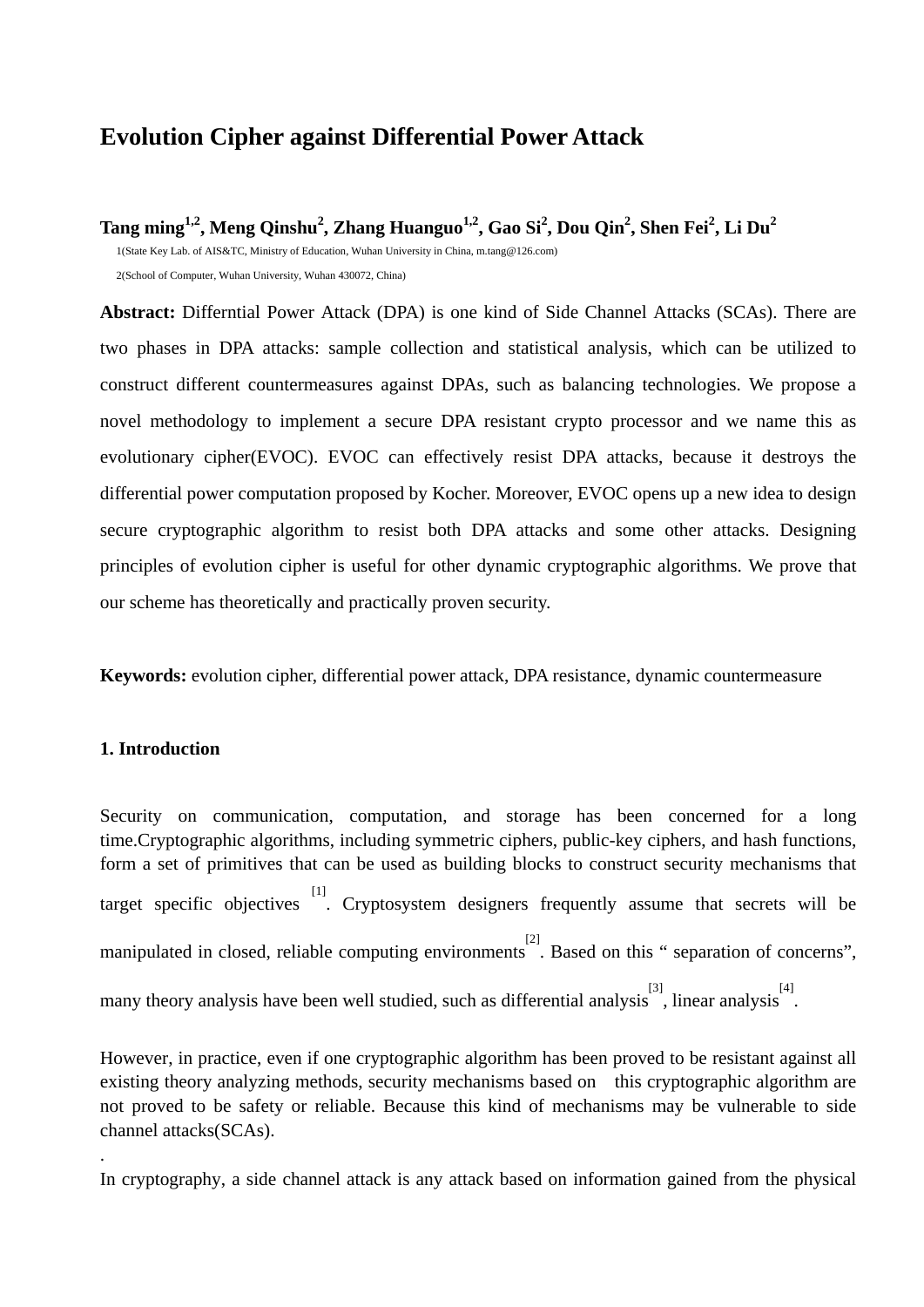[implementation](http://en.wikipedia.org/wiki/Implementation) of a [cryptosystem](http://en.wikipedia.org/wiki/Cryptosystem), rather than [brute force](http://en.wikipedia.org/wiki/Brute_force_attack) or theoretical weaknesses in the [algorithms](http://en.wikipedia.org/wiki/Algorithm) (compare [cryptanalysis](http://en.wikipedia.org/wiki/Cryptanalysis)) [5].

Over the passed 10 years, there existed some effective SCA attacks such as Power attacks(combined with SPA, DPA, High-Order DPAs), Fault attacks(Spike, Glitch, Optical, Electromagnetic), Timing attacks, and Electromagnetic analysis etc.

This paper focuses on countermeasures against DPA (Differential Power Attack) which is one of the great concerning SCA attacks. DPA is a powerful tool that allows cryptanalysts to extract secret keys and compromise the security of semiconductors and tamper-resistant devices by analyzing their power consumption. Simple Power Analysis (SPA) is a simpler form of the attack that does not require statistical analysis. Unlike physical attacks, SPA and DPA attacks are non-invasive, easily-automated, and can be mounted without knowing the design of the target device.

Power analysis attacks cannot generally be detected by a device, since the adversary's monitoring is normally passive. In addition, the attack is non-invasive. As a result, physical enclosures, auditing capabilities, and attack detectors are ineffective. Instead, cryptosystem engineers must ensure that devices' power variations do not reveal information usable by adversaries. Several countermeasures were pro-posed in order to protect implementations of cryptographic al-gorithms.

These countermeasures can be classified as: masking methods, balancing, and random timing. Using randomly selected masking code to rewrite key operations, masked output data were given in masking strategy [6] . Based on DPA Leakage Models to quantitatively evaluate leakage info and design balanced circuit, balancing [7] expect to ensure balanced or almost balanced power leakage. Random timing technology and disturbing clock frequency<sup>[9]</sup> can increase uncertainty of certain power sample by attackers. Unfortunately, these existing countermeasures are all insuficient against DPA effectively, and we'll carefully introduce and analyze these 3 kinds of methods in section 3. This paper proposes a new method to resist DPAs which are based on the power analyzing model built by kocher<sup>[2]</sup>. Our strategy combined intelligent computing algorithm and cipher design policies to ensure both dynamic structure and high security of cryptographic algorithm. We call this strategy as evolutionary cipher, and have made some progress on automatic design  $SBOX^{[10,11]}$ , bent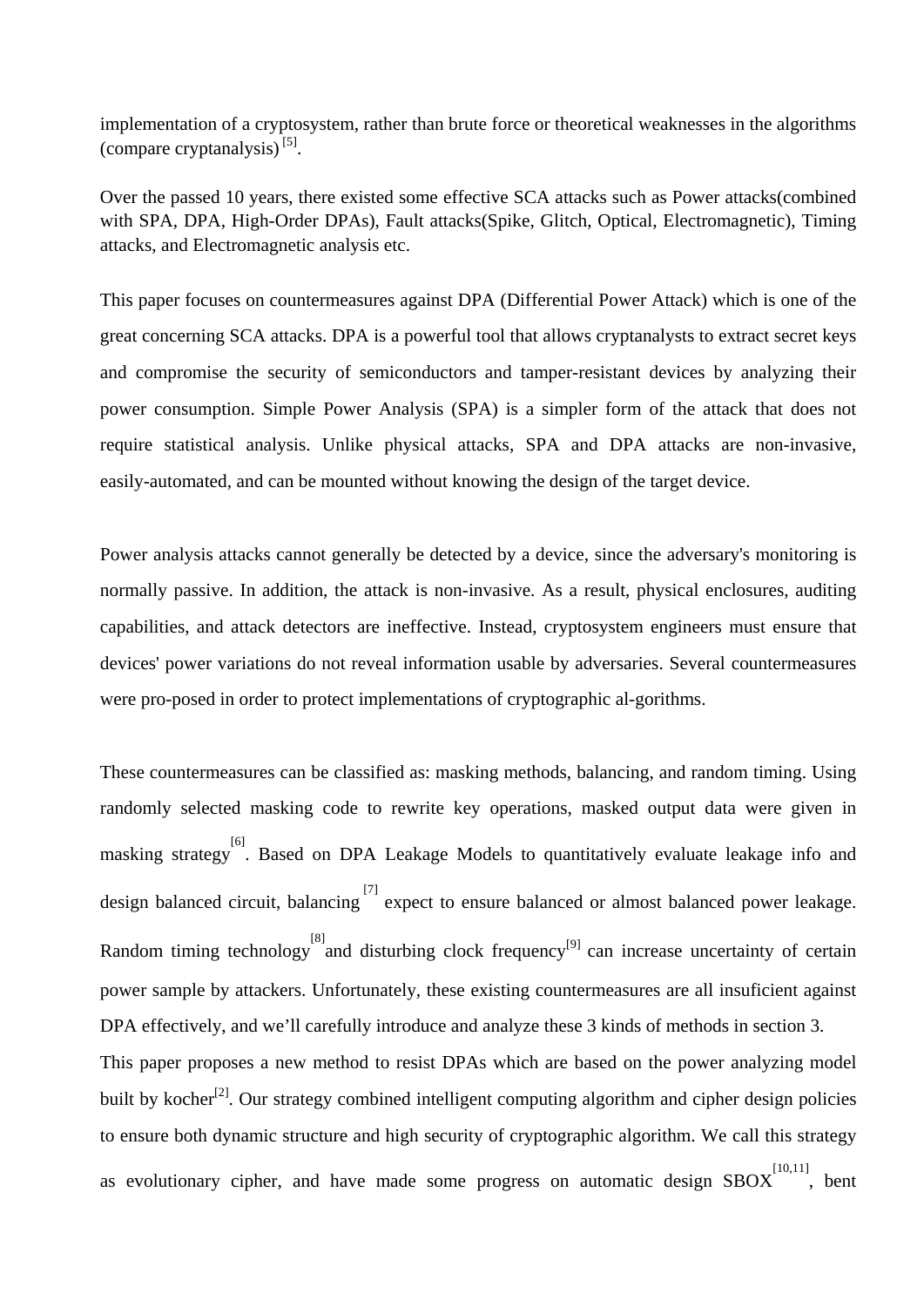function<sup>[12]</sup>, hash functions<sup>[13]</sup> with evolutionary cipher.

The reason why Evolutionary cipher can resist DPA attacks is basing on dynamic unpredictable structure which can destroy the differential power analyzing model proposed by kocher<sup>[2]</sup>, so that can prevent attackers to identify correct data even if they have collected enough power cycles and filtered random disturbing elements. Section 4 and 5 illustrate and prove security and effectiveness of evolutionary cipher against DPA attacks respectively.

The organization of this paper is: section 2 carefully introduces DPA attacks; section 3 analyzes three different existing and widely used countermeasures against DPAs; section 4 elaborately introduces how evolutionary cipher can resist DPA attacks from designing principles, the reason of resistance against DPAs, and security proof; section 5 makes expensive experiments to verify effectiveness of evolutionary cipher against DPAs; finally last section makes conclusion and future work.

## **2. Introduction of DPA**

Over the past ten years, there have been some new DPA attacks, but main idea and principles of most DPA attacks<sup>[14]</sup> are originated from kocher<sup>[2]</sup>. Like other SCAs, DPA attacks are composed of 2 phases: one is data collection, and the other is statistical analyzing.

1) Data collection: time is the character of this phase. If power cycles are drawn in two dimension, horizontal axis and vertical axis are timing and power respectively.

2) Statistical analyzing: adversary in this step tries to find the correslation between collected power data and key in cryptography.

The following steps provide an example of a DPA attack process proposed by kocher<sup>[2]</sup>.

1) Attackers choose a key-dependent selection function D. In this case, the selection function would has the form  $D(C_i, b, k_s)$ , where Ki is some keyi information, C is a ciphertext and b is the return value of D function.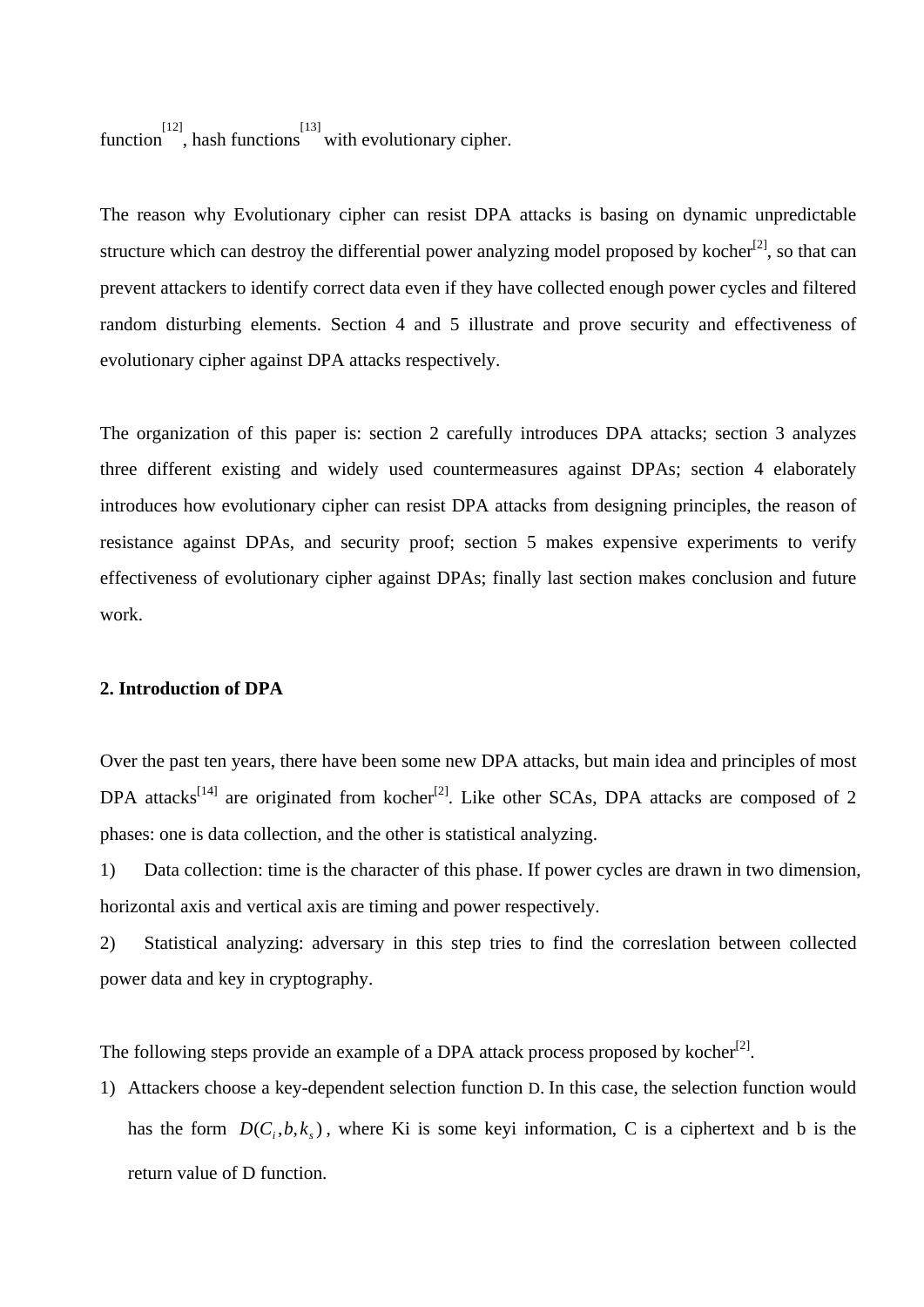2) Attackers could observe m encrypting operations and capture two kinds of infomation as following:

*First:*  $C_i$  represents cipher text which is corresponding to one power trace;

*Second:* k samples are collection power points and each sample is related to a certain time point.

3) Statistically analyzing to get  $k_s$ :

*First:* to get the value of  $T_i[j]$  for certain power sample, i is the i<sup>th</sup> power sample and j respects the j<sup>th</sup> sample point;

*Second:* to compute the value of differential power based on function 1, and only  $C_i$  and  $T_i[j]$  are variable.

$$
\Delta D[j] = \frac{\sum_{i=1}^{m} D(C_i, b, K_s) T_i[j]}{\sum_{i=1}^{m} D(C_i, b, K_s)} - \frac{\sum_{i=1}^{m} (1 - D(C_i, b, K_s)) T_i[j]}{\sum_{i=1}^{m} (1 - D(C_i, b, K_s))}
$$
  
\n
$$
\approx 2(\frac{\sum_{i=1}^{m} D(C_i, b, K_s) T_i[j]}{\sum_{i=1}^{m} D(C_i, b, K_s)} - \frac{\sum_{i=1}^{m} T_i[j]}{m})
$$
 (1)

*Third:* If  $^{k_s}$  is incorrect,  $\lim_{m\to\infty} \Delta D[j] \approx 0$ ; adversely if  $^{k_s}$  is correct, the computed value of  $\Delta D[j]$ will not be zero and show spikes in regions where D is correlated to the values being processed. This conclusion has been proofed by kocher<sup>[2]</sup>.

While the effects of a single transistor switching would be normally be impossible to identify from direct observations of a device's power consumption, the statistical operations used in DPA are able to reliably identify extraordinarily small differences in power consumption. And we find that selection function D is the most important operation in data analyzing.

## **3. Existing Countermeasures for DPA**

# **3.1 Masking**

The masking technique is the most widely used countermeasure against power analysis and timing attacks at a software level and also the most powerful software countermeasure against side channel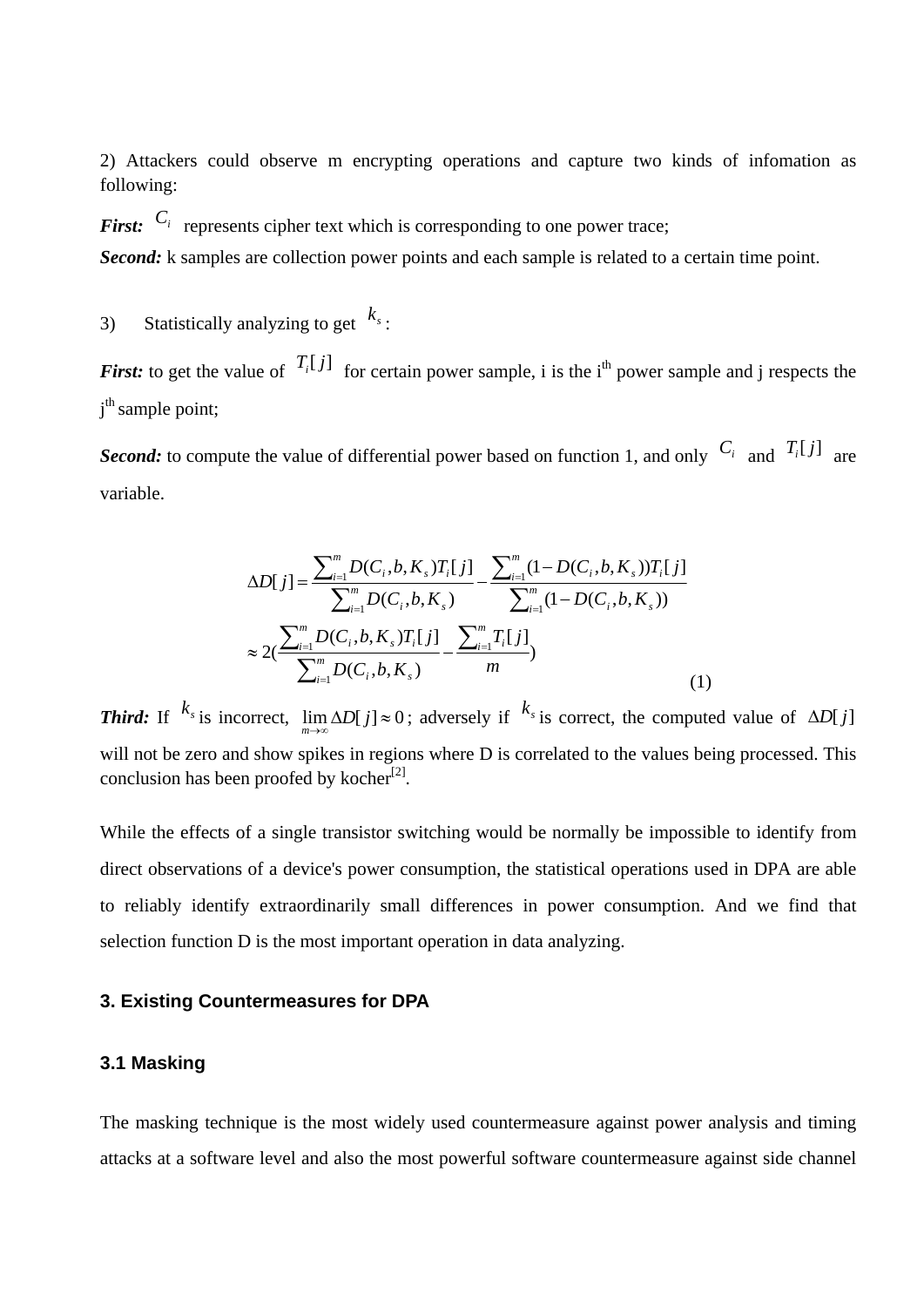attacks $^{[15,16]}$ 

1) idea: For every execution of the algorithm a fresh mask is randomly generated and applied to the input data and to the secret  $key^{[17]}$ . All internal computations are masked from thereon and the final result is unmasked after the last round. In this case, the attacker cannot extract any correlation between the secret key in use and the actual power curves he is recording from each run of the algorithm.

2) evaluation: masking strategy has been widely used in resistance against side channel attacks. Unfortunately, there are some distinct disadvantages: firstly, attackers can filter random disturbing info, unless each bit is split into k shares using any scheme which has the required stochastic properties <sup>[18]</sup>; secondly, masking often need a very large memory space, and this will make key path larger than usual implementations, so that designers and users often have to balance among the designing cost, run speed and security; thirdly, even designers have considered the size of storage, such as the implementation in  $[19]$  to change SBOX design from look up table to logic circuits, there still existed the shortage because that it is impossible to disturb all "zero-value" during multiplication in finite field $[20]$ .

#### **3.2 Balancing**

Basing on complementary logics such WDDL-AND, Masked-AND[21,22] etc, balancing technologies have been proposed tried to keep the power of whole circuits at constant value to prevent DPA attacks.

Whenever an operation is performed in hardware, a complementary operation should be performed on a dummy element to assure that the total power consumption of the unit remains balanced according to some higher value.

Until now, there are some technologies based on balancing idea, such as Dual-rail Logic<sup>[23]</sup> and complementary logics<sup>[24]</sup>.

Quantitative evaluation of leakage model is the precondition for balancing strategies. From the results of these leakage models<sup>[25]</sup>, even some countermeasures such as WDDL complementary logics which have shown almost constant power value in leakage model experiment results, will show small peaks when improving precision of evalutation.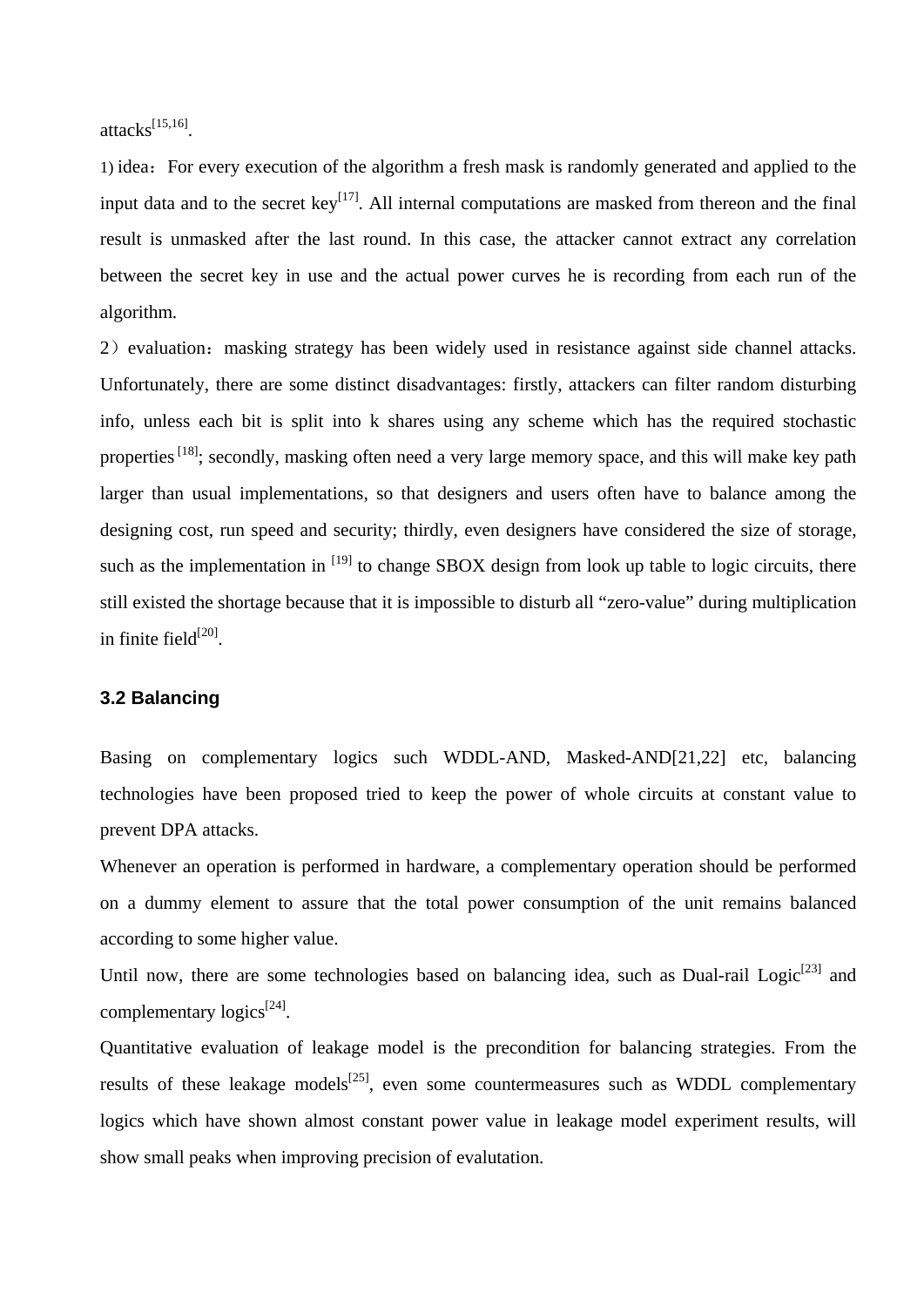Besides small peaks, existing balancing countermeasures have contrained by EDA development kit, which means balancing countermeasures have to use standard circuit designing base and developing language, however, these conditions have not been totally satisfied. Moreover, balancing countermeasures will definitely increase hardware resources at least one time.

# **3.3 Random Timing**

#### 1) purposes:

Random timing belongs to randomizing countermeasure which is one of the most popular countermeasures against SCA attacks. Designers randomly introduce temporal jitter into the sequence of operations<sup>[8]</sup> or change clock frequency<sup>[9]</sup>. They think that such countermeasures are effective because the intermediate result  $f_{k}(X)$  is no longer computed at a fixed instance. It rather occurs at a set of different time instants *T* with probability distribution *P* ( $f_{kc}(X)$ and *P* are all complied with model in kocher[2]). In fact, both random timing and changing clock frequency technologies hope to raise the cost of an attack beyond the gain due to a success. And a metric for measuring the difficulty of an attack is the number of samples required.

## 2) Evaluation:

We evaluate random timing technologies as following:

*Advantages:* this countermeasure has a simple designing idea, very convenient to implement, and limited hardware resource increasement. It also induced dynamic FPGA chip reconfiguration technology<sup>[26]</sup> to chip designing which can make circuits reconfigurable when they are working<sup>[8]</sup>. *Disadvantages:* however, there may be some insufficiency in random timing resistances.

*First:* this countermeasure only relies on working time of circuits. It is worth mentioning that timing is one character of data collection in DPAs, which means that an adversary can verify each round or each operation in circuits of cryptographic algorithms through collecting enough power samples. For example, hardware implementation of block cipher (such as  $DES^{[2]}$ ), attacker can not only fixed each round but each operation in each round through power samples. So, attacker can confirm the location of each random timing jitter which is the base of random timing countermeasures.

**Second:** even if attacker can not find the real locations of random timing jitters (as researchers stated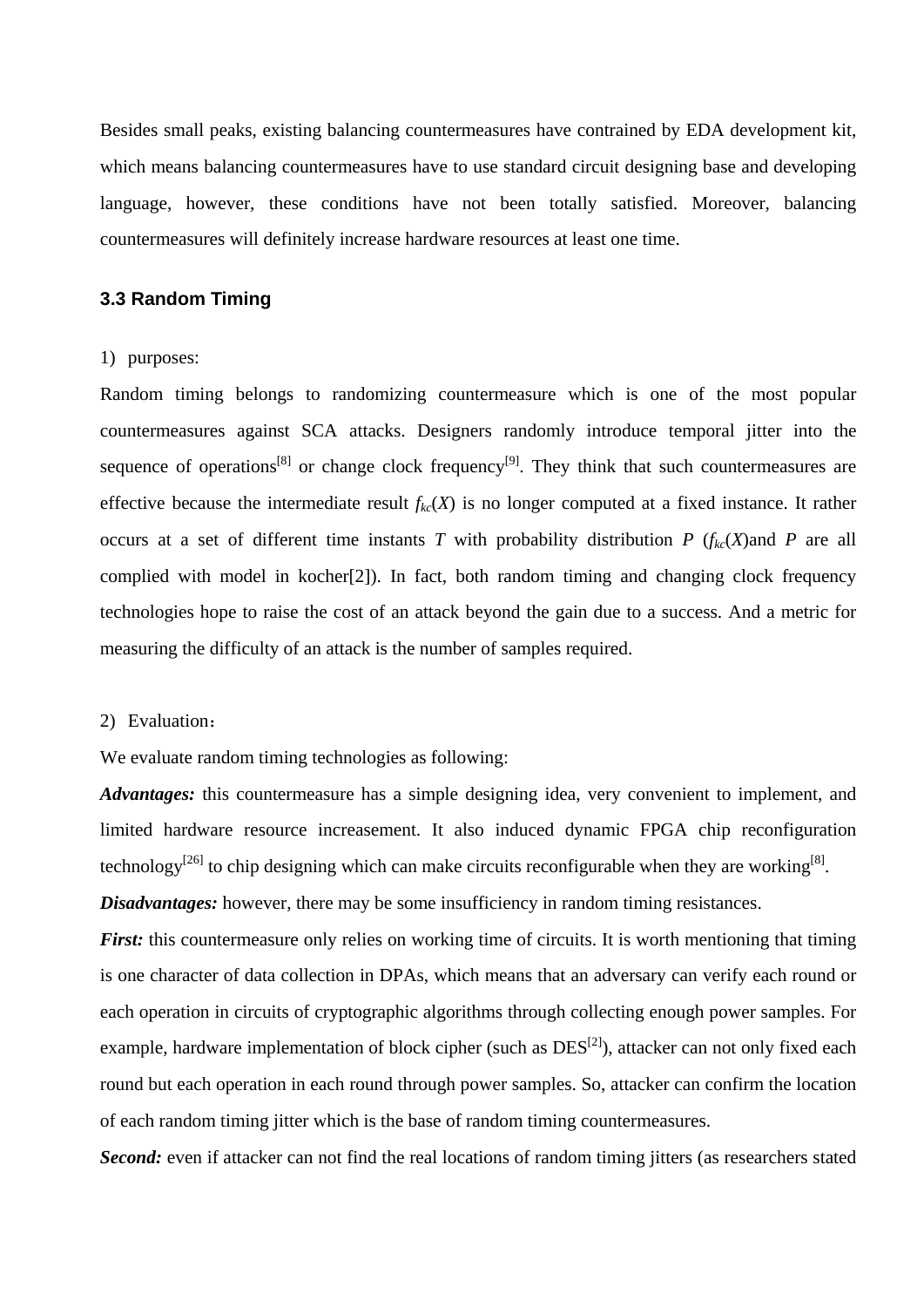in <sup>[8]</sup>), we simply analyzed the influence of jitter locations for each round of block cipher. Table 1 shows the success ratio against DPA attacks of each round.

| $\mathbb{m}$   | $\mathbf{1}$            | $\,2$            | $\sqrt{3}$       | $\overline{4}$   | $\mathbf 5$      | $\,6\,$          | $\overline{7}$   | 8                | 9                | 1                |
|----------------|-------------------------|------------------|------------------|------------------|------------------|------------------|------------------|------------------|------------------|------------------|
|                |                         |                  |                  |                  |                  |                  |                  |                  |                  | $\boldsymbol{0}$ |
| t              |                         |                  |                  |                  |                  |                  |                  |                  |                  |                  |
| $\,1$          | $\boldsymbol{0}$        | $\boldsymbol{0}$ | $\boldsymbol{0}$ | $\boldsymbol{0}$ | $\boldsymbol{0}$ | $\boldsymbol{0}$ | $\boldsymbol{0}$ | $\boldsymbol{0}$ | $\boldsymbol{0}$ | $\boldsymbol{0}$ |
|                | $\bullet$               |                  |                  | $\bullet$        |                  |                  |                  |                  |                  |                  |
|                | $\boldsymbol{9}$        | $8\,$            | $\sqrt{7}$       | $\,6\,$          | $\bf 5$          | $\,4$            | $\sqrt{3}$       | $\,2$            | $\mathbf{1}$     |                  |
| $\sqrt{2}$     | $\boldsymbol{0}$        | $\boldsymbol{0}$ | $\boldsymbol{0}$ | $\boldsymbol{0}$ | $\boldsymbol{0}$ | $\boldsymbol{0}$ | $\boldsymbol{0}$ | $\boldsymbol{0}$ | $\boldsymbol{0}$ | $\boldsymbol{0}$ |
|                | $\bullet$               | $\bullet$        | $\bullet$        | $\bullet$        | ٠                |                  |                  |                  |                  |                  |
|                | $8\,$                   | $\,6\,$          | $\,4$            | $\sqrt{3}$       | $\sqrt{2}$       | $\mathbf{1}$     | $\boldsymbol{0}$ | $\boldsymbol{0}$ |                  |                  |
|                |                         | $\,2$            | $\,6$            | $\sqrt{3}$       | $\,2$            | $\sqrt{3}$       | $\,6\,$          | $\,2$            |                  |                  |
|                |                         | $\,2$            | $\,6\,$          | $\sqrt{3}$       | $\,2$            | $\sqrt{3}$       | $\,6\,$          | $\,2$            |                  |                  |
|                |                         | $\sqrt{2}$       | $\sqrt{7}$       | $\sqrt{3}$       | $\,2$            | $\sqrt{3}$       | $\sqrt{7}$       | $\,2$            |                  |                  |
| $\sqrt{3}$     | $\boldsymbol{0}$        | $\boldsymbol{0}$ | $\boldsymbol{0}$ | $\boldsymbol{0}$ | $\boldsymbol{0}$ | $\boldsymbol{0}$ | $\boldsymbol{0}$ | $\boldsymbol{0}$ | $\boldsymbol{0}$ | $\boldsymbol{0}$ |
|                | $\bullet$               | $\bullet$        | $\bullet$        | $\bullet$        | $\bullet$        | $\bullet$        | $\bullet$        |                  |                  |                  |
|                | $\sqrt{7}$              | $\overline{4}$   | $\,2$            | $\mathbf{1}$     | $\boldsymbol{0}$ | $\boldsymbol{0}$ | $\boldsymbol{0}$ |                  |                  |                  |
|                |                         | $\,6\,$          | $\boldsymbol{9}$ | $6\,$            | $8\,$            | $\sqrt{3}$       | $\boldsymbol{0}$ |                  |                  |                  |
|                |                         | $\,6\,$          | $\mathbf{1}$     | $\,6$            | $\sqrt{3}$       | $\sqrt{3}$       | $8\,$            |                  |                  |                  |
|                |                         | $\sqrt{7}$       | $\,7$            | $\sqrt{7}$       | $\sqrt{3}$       | $\sqrt{3}$       | $\sqrt{3}$       |                  |                  |                  |
| $\overline{4}$ | $\boldsymbol{0}$        | $\boldsymbol{0}$ | $\boldsymbol{0}$ | $\boldsymbol{0}$ | $\boldsymbol{0}$ | $\boldsymbol{0}$ | $\boldsymbol{0}$ | $\boldsymbol{0}$ | $\boldsymbol{0}$ | $\boldsymbol{0}$ |
|                | $\ddot{\phantom{0}}$    |                  | $\bullet$        | $\bullet$        | $\bullet$        | $\bullet$        |                  |                  |                  |                  |
|                | $\,6\,$                 | $\sqrt{3}$       | $\mathbf{1}$     | $\boldsymbol{0}$ | $\boldsymbol{0}$ | $\boldsymbol{0}$ |                  |                  |                  |                  |
|                |                         | $\sqrt{3}$       | $\,6\,$          | $\sqrt{7}$       | $\,2$            | $\boldsymbol{0}$ |                  |                  |                  |                  |
|                |                         | $\,3$            | $\,6$            | $\mathbf{1}$     | 3                | $\,4$            |                  |                  |                  |                  |
|                |                         | $\sqrt{3}$       | $\sqrt{7}$       | $\overline{4}$   | $8\,$            | $\,6\,$          |                  |                  |                  |                  |
| $\mathbf 5$    | $\boldsymbol{0}$        | $\boldsymbol{0}$ | $\boldsymbol{0}$ | $\boldsymbol{0}$ | $\boldsymbol{0}$ | $\boldsymbol{0}$ | $\boldsymbol{0}$ | $\boldsymbol{0}$ | $\boldsymbol{0}$ | $\boldsymbol{0}$ |
|                | $\ddot{\phantom{0}}$    |                  |                  |                  |                  |                  |                  |                  |                  |                  |
|                | $\mathbf 5$             | $\,2$            | $\boldsymbol{0}$ | $\boldsymbol{0}$ | $\boldsymbol{0}$ |                  |                  |                  |                  |                  |
|                |                         | $\sqrt{2}$       | $8\,$            | $\sqrt{2}$       | $\boldsymbol{0}$ |                  |                  |                  |                  |                  |
|                |                         | $\sqrt{2}$       | 3                | 3                | 3                |                  |                  |                  |                  |                  |
|                |                         | $\,2$            | $\sqrt{3}$       | $\, 8$           | $\boldsymbol{9}$ |                  |                  |                  |                  |                  |
|                |                         |                  |                  |                  | $7\phantom{.0}$  |                  |                  |                  |                  |                  |
| $6\,$          | $\boldsymbol{0}$        | $\overline{0}$   | $\overline{0}$   | $\overline{0}$   | $\overline{0}$   | $\overline{0}$   | $\overline{0}$   | $\overline{0}$   | $\sqrt{0}$       | $\boldsymbol{0}$ |
|                | $\langle \cdot \rangle$ | $\bullet$        | $\epsilon$       | $\epsilon$       |                  |                  |                  |                  |                  |                  |
|                | $\overline{4}$          | $\mathbf{1}$     | $\overline{0}$   | $\overline{0}$   |                  |                  |                  |                  |                  |                  |
|                |                         | $\sqrt{3}$       | $\sqrt{3}$       | $\boldsymbol{0}$ |                  |                  |                  |                  |                  |                  |
|                |                         | $\sqrt{3}$       | $\sqrt{3}$       | $\overline{4}$   |                  |                  |                  |                  |                  |                  |
|                |                         | $\sqrt{3}$       | $\sqrt{3}$       | $8\,$            |                  |                  |                  |                  |                  |                  |
| $\,7$          | $\boldsymbol{0}$        | $\overline{0}$   | $\overline{0}$   | $\boldsymbol{0}$ | $\boldsymbol{0}$ | $\overline{0}$   | $\boldsymbol{0}$ | $\overline{0}$   | $\boldsymbol{0}$ | $\boldsymbol{0}$ |
|                | $\ddot{\phantom{0}}$    | $\bullet$        | $\epsilon$       |                  |                  |                  |                  |                  |                  |                  |

**Table 1: random timing jitter[8] success ratio against DPA of each round**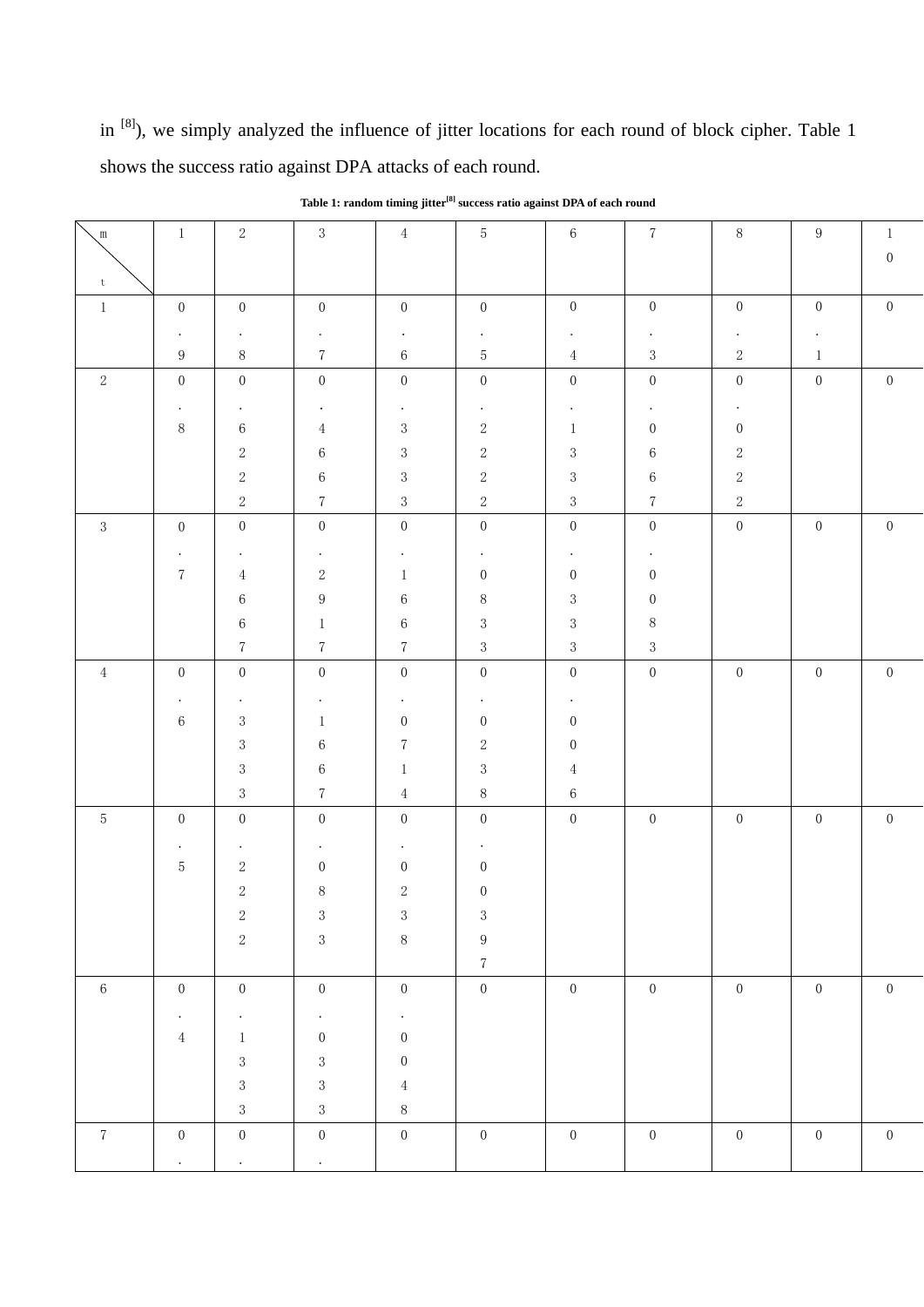|                  | $\mathfrak{Z}$   | $\mathbf{0}$     | $\boldsymbol{0}$ |                |                |                  |                |                |                |                |
|------------------|------------------|------------------|------------------|----------------|----------------|------------------|----------------|----------------|----------------|----------------|
|                  |                  | $6\,$            | $\boldsymbol{0}$ |                |                |                  |                |                |                |                |
|                  |                  | $6\phantom{.}6$  | $\, 8$           |                |                |                  |                |                |                |                |
|                  |                  | $\overline{7}$   | 3                |                |                |                  |                |                |                |                |
| 8                | $\boldsymbol{0}$ | $\overline{0}$   | $\overline{0}$   | $\overline{0}$ | $\overline{0}$ | $\overline{0}$   | $\overline{0}$ | $\overline{0}$ | $\overline{0}$ | $\overline{0}$ |
|                  | $\bullet$        | $\bullet$        |                  |                |                |                  |                |                |                |                |
|                  | 2                | $\boldsymbol{0}$ |                  |                |                |                  |                |                |                |                |
|                  |                  | 2                |                  |                |                |                  |                |                |                |                |
|                  |                  | $\boldsymbol{2}$ |                  |                |                |                  |                |                |                |                |
|                  |                  | $\sqrt{2}$       |                  |                |                |                  |                |                |                |                |
| 9                | $\boldsymbol{0}$ | $\overline{0}$   | $\boldsymbol{0}$ | $\overline{0}$ | $\overline{0}$ | $\boldsymbol{0}$ | $\overline{0}$ | $\overline{0}$ | $\overline{0}$ | $\overline{0}$ |
|                  | $\bullet$        |                  |                  |                |                |                  |                |                |                |                |
|                  | $\mathbf{1}$     |                  |                  |                |                |                  |                |                |                |                |
|                  | $\overline{0}$   | $\mathbf{0}$     | $\overline{0}$   | $\overline{0}$ | $\overline{0}$ | $\overline{0}$   | $\overline{0}$ | $\overline{0}$ | $\overline{0}$ | $\overline{0}$ |
| $\boldsymbol{0}$ |                  |                  |                  |                |                |                  |                |                |                |                |

#### *Illumination:*

- m is the number of random timing jitters;
- t means the number of concerning points. In AES algorithm, " $t=10$ " means each round corresponds a sample point;
- $p_{ii}$  means success probability against DPA attack at the j<sup>th</sup> sample point after injecting the i<sup>th</sup> timing jitter.

#### *For example:*

Supposing m=i, and the condition of DPA attack in the  $j<sup>th</sup>$  sample point is i timing jitters are all injected after the  $i<sup>th</sup>$  point, so that timing jitter can not influence the  $i<sup>th</sup>$  point operation time. We suppose only if jitter injected before one round, then the power sample of this round will be disturbed and DPA attack will succeed. And we don't consider other situations such as inject the same number of jitters in each round. Then the probability of DPA attacks is shown as followed:

$$
P_{ij} = C_{n-j}^i / C_n^i \quad (i=1 \cdots m, j=1 \cdots t)
$$
 (2)

The results in table 1 are the most common situation, and the success ratio of DPA can be increased when attackers make deeper analyzing.

*Third:* based on our experiments of AES algorithm, injecting timing jitter( or register in hardware implementation) in some round and operations may bring the variety of pre-round to post-round's registers which are injected as timing jitters, and this may magnify the value of power in these registers, for this can increase the reverse ratio of registers. If attacker can concern register power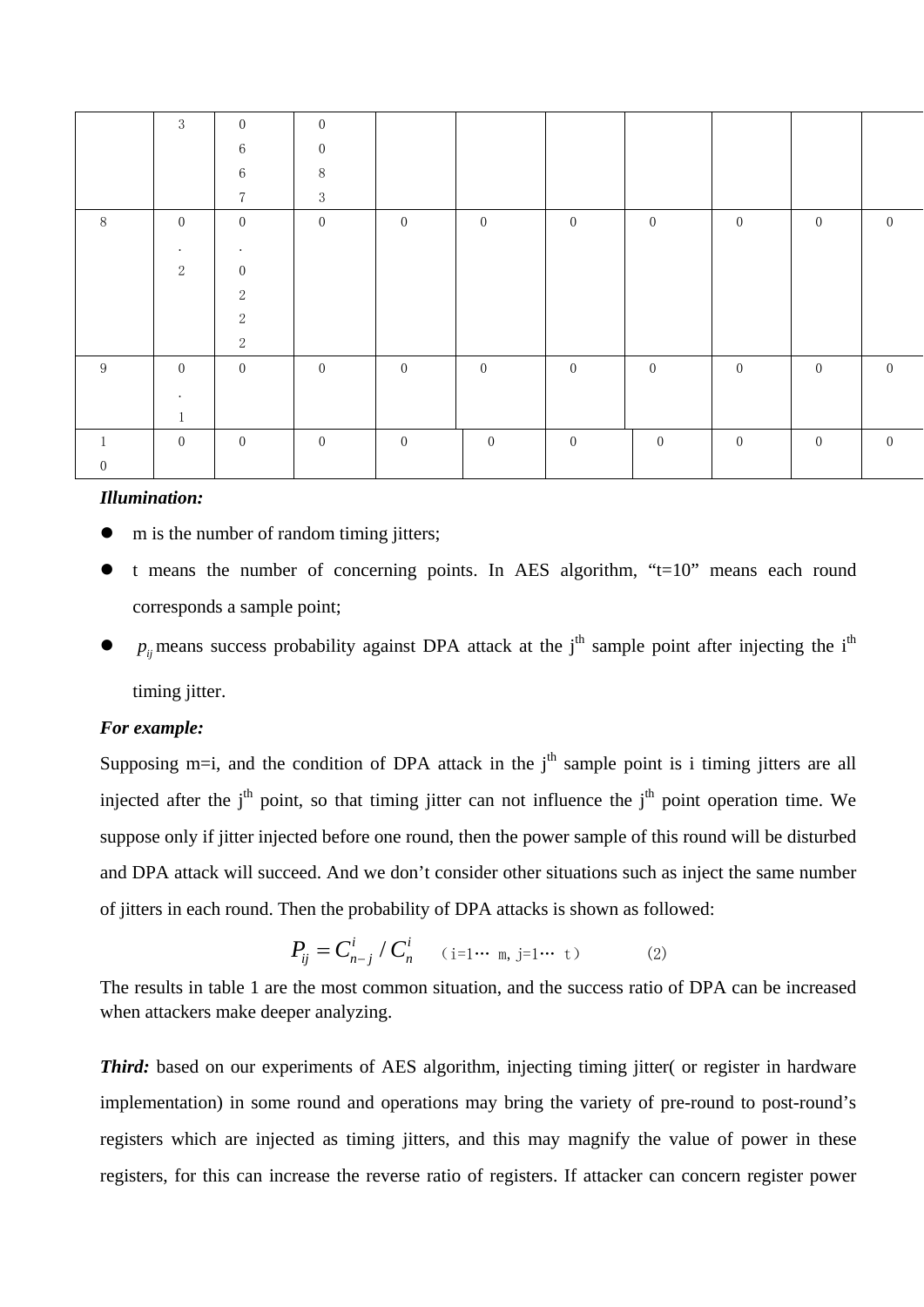(some EDA tools provide this function<sup>[27,28]</sup>), timing jitter may provide more opportunities to DPA attacks.

So, randomly injecting timing jitter can not effectively resist against DPA attacks. Fortunately, this measure<sup>[8]</sup> is still an efficient countermeasure against CPA(Correlation Power Analysis) which is much closer with timing than DPA.

Random timing technology give us inspiration that dynamic circuit may increase complexity of DPA analyzing or other SCA attacks. In session 4, we will give a new dynamic cryptographic algorithm countermeasure against DPA attacks.

#### **4. Evolutionary Cipher against DPA**

After analyzing the existing countermeasures against DPAs, we find there are a few resistances using dynamic circuits to prevent DPA attacks. For example: masking strategy randomly selects masking code, which is random sequence generated with RNG(random number generator) or TRNG(true random number generator); random timing countermeasure also uses RNG(or TRNG) to randomly change clock frequency or locations of inject timing jitters. Besides these dynamic designing measures, now some chip vendors have provided dynamic reconfiguration technologies to configure circuits online<sup>[26]</sup>.

Existing dynamic designing measures have tried to making DPA attacks more difficulty and ideally infeasible. However, these dynamic disturbing countermeasures only have increased the complexity of DPA analyzing. We try to propose a new dynamic design measure which has the ability to destroy the base of DPA analyzing. It is worth to notice that our proposal could also effectively resist several mathematic analysises and has better scalability than usual countermeasures.

## **4.1 Designing Principles of Evolutionary Cipher**

This paper tries to propose an effective countermeasure against DPAs, in fact, the purpose of evolutionary cipher is to resist different kinds of attacks of cryptographic attacks which include some SCA attacks and mathematic analyzing(off line attacks). We focus on block cipher designing and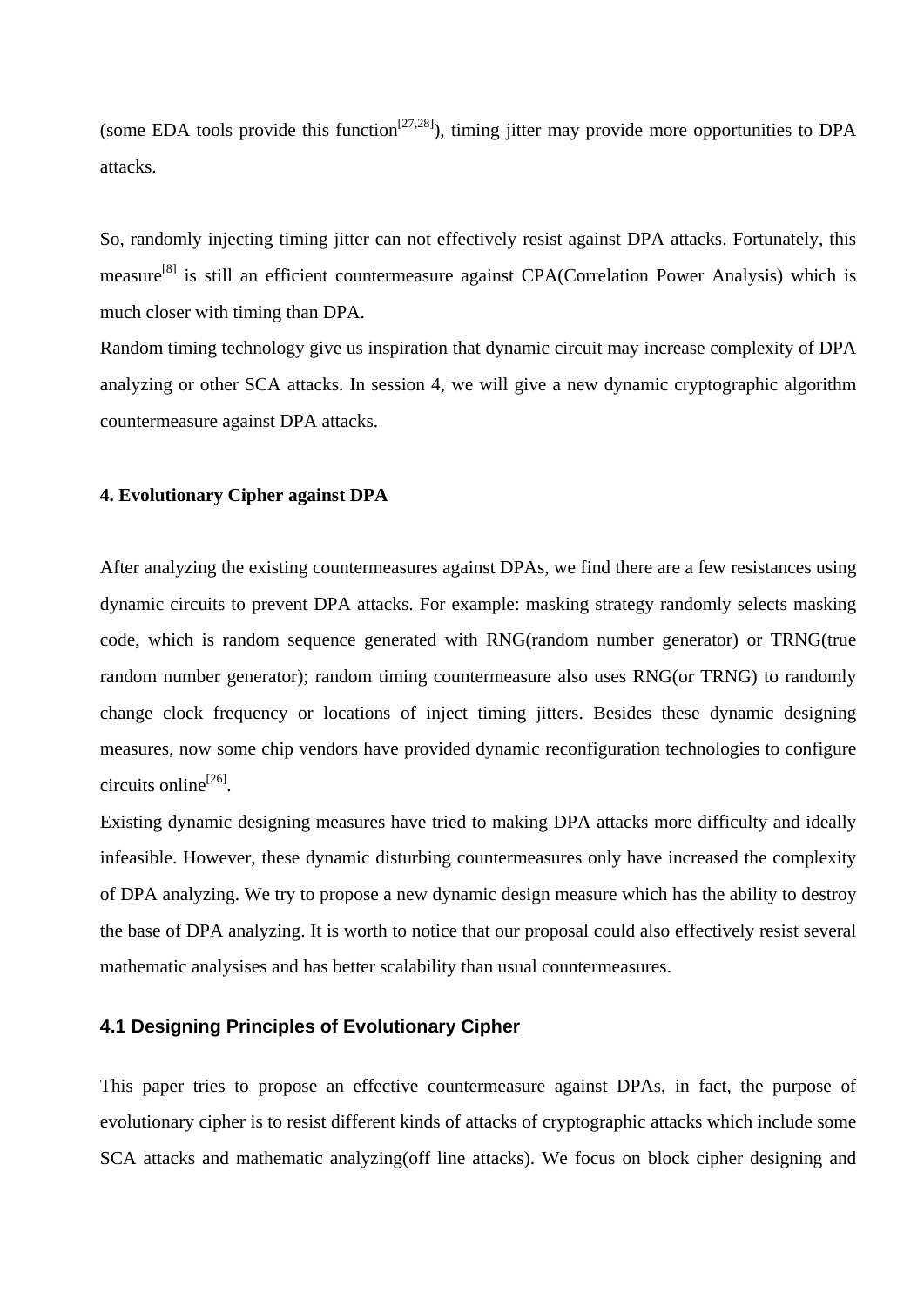choose AES algorithm as original algorithm to evolve.

There are some characters of evolutionary cipher as following.

*First:* dynamic structure of cryptographic algorithm and implementation;

*Second:* Higher levels of security. The purpose of evolutionary cipher is to design safe cryptographic algorithm and to resist against different attacks;

*Third:* more efficient to design a new safe cryptographic algorithm than random or robust selecting; *Forth:* complying with cryptographic algorithm designing principles;

*Fifth:* more scalablity than usual cryptographic algorithm, for evolutionary cipher can change evolutionary strategies on-line or off-line and even can be controlled by special designer or user.

In order to keep these characters, evolutionary cipher has the common structure as figure 1.



Figure 1: common structure of evolutionary cipher

## *Illumination:*

- Selector and judger control the changing direction of evolutionary cipher. Both of them are controlled by the safe TRNG.
- Fitness functions are composed with different evaluations of security, and test each generation of evolutionary cipher.
- Evolutionary cipher combines intelligent searching algorithm and block cipher principles to efficiently and effectively design safe cryptographic algorithm. And these can be implemented in FPGA chips with dynamic reconfiguration technology<sup>[26]</sup>.

The detail and effectiveness against mathematic analyzes of evolutionary cipher have been published in several paper<sup>[10,11]</sup> and Patent<sup>[29]</sup>. We conclude the flow of evolutionary cipher as following.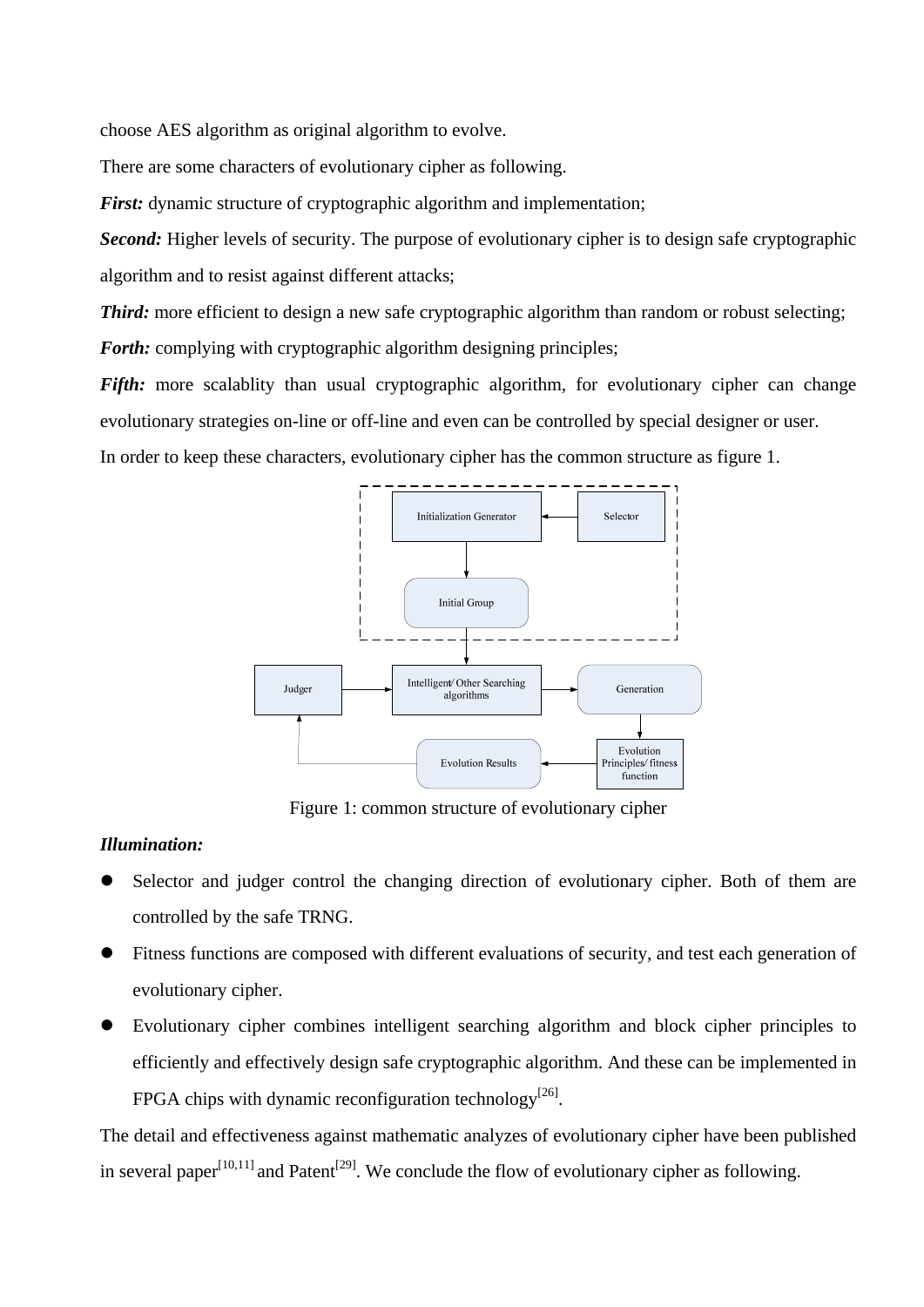*Step1*: initialization concludes initial group building, selection principles, judgment strategies and parameter configuration.

*Step2*: intelligent searching next generation is constrained by fitness function.

*Step3*: evaluating the new generation and this is the next key point after intelligent searching. Because there are several security evaluations, we should balance among these principles, which equal to solve multi-purpose problem.

*Step4*: if the output is not satisfied, process will go back to step1 or step2 based on designing strategies. This condition of output may be constrained by security evaluations or execution time.

**Step5:** if output condition is satisfied, new generation replaces present one, and dynamic reconfiguration technology can be used to implement evolutionary cipher in chips.

We choose SBOX of AES algorithm to introduce how evolutionary cipher resists against DPA attacks in 4.2.

# **4.2 Evolutionary Cipher against DPAs**

#### **4.2.1 Basic Idea**

We introduce evolutionary cipher which changes algorithm and logic implementation to resist DPA from collection and analyzing phases. In collection, dynamic implementation induces disturbing value of power; in analysis, evolutionary cipher destroy the differential power computing model proposed by kocher $^{[2]}$ .

In order to explain evolutionary cipher's resistance against DPAs, let's recall kocher's differential power computing model in session 2(researchers in Motorola proposed an other model<sup>[2]</sup> which has the same principle as kocher).

Supposing: A is a cryptographic algorithm, D is the function based on kocher's model to compute the  $b<sup>th</sup>$  bit in input of last round in A.

When A has been changed, D will be changed as well. The key problem is whether attacker could find the details of changed D? And this problem equals whether attackers could find the details of changed A?

We classified these problems into two situations. First, it is still public structure of changed A, which means attackers can get every detail of changing results; second, attackers could find that A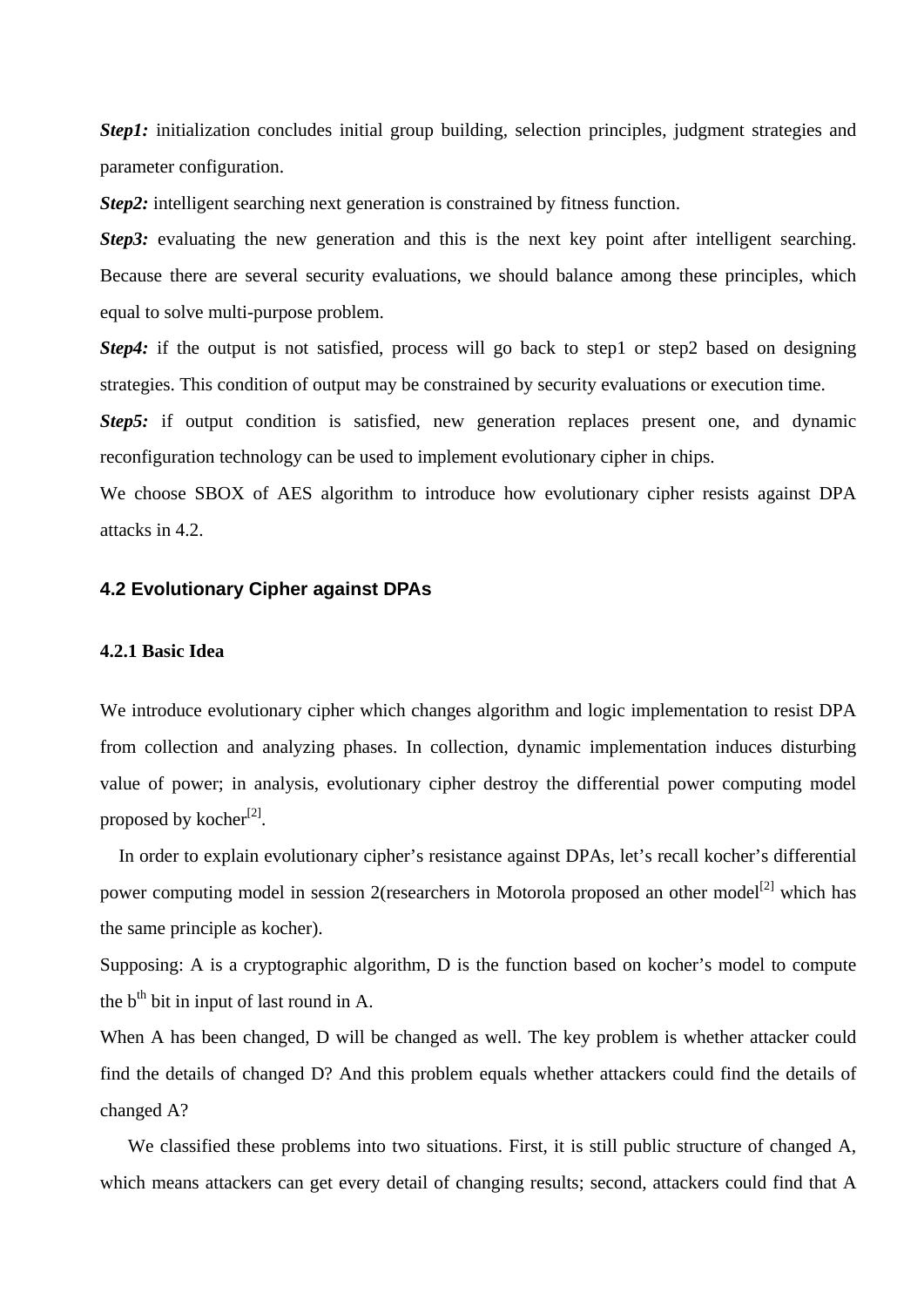has been changed (for example, same plaintexts get different ciphertexts), but the specific structure of changed A is secret.

#### **4.2.2 Secrecy of Evolutionary Cipher**

The first situation in last part may be regarded as more comply with public designing principle of cryptographic algorithm. However, after deeply analyzing, we find it is reasonable for evolutionary cipher and some other dynamic algorithm to keep secret of their changing or changed results.

There are two types of operations in evolutionary cipher, and we call them static and dynamic structure parts respectively. In figure 1, static parts include intelligent generator, initial group generator and fitness functions; dynamic parts include selector and judger, which are controlled by TRNG.

Because we use TRNG to control dynamic structure of evolutionary cipher, the next generation can not be participated or controlled by designers, users or attackers, and this point has been coincided with other dynamic design such as random timing<sup>[8]</sup>. Moreover, we make every detail of evolutionary cipher public to ensure no backdoor in algorithm or implementation. In our opinion, public designing demanding of cryptographic algorithm is trying to stop secret in designing algorithm, but the secrecy of evolutionary cipher is to keep secret of designing results. This secrecy can also ensure real variety and non-intervention.

So, attackers or even designers of evolutionary cipher can not get knowledge of any evolved generation, and then can not build correct function of D. Unknown D, it is impossible for attackers to make an effective DPA attacks which are based on differential computation model proposed by kocher.

The reason why evolutionary cipher can resist DPA attacks is attackers can not build correct function D. Conversely, if attackers could construct correct D function after evolution, evolutionary cipher can not resist against DPAs. We will analyze the probability of losing resistance at 4.3.

## **4.3 Security of Evolutionary Cipher**

In order to explain security of evolutionary cipher, we illustrate it from several aspects.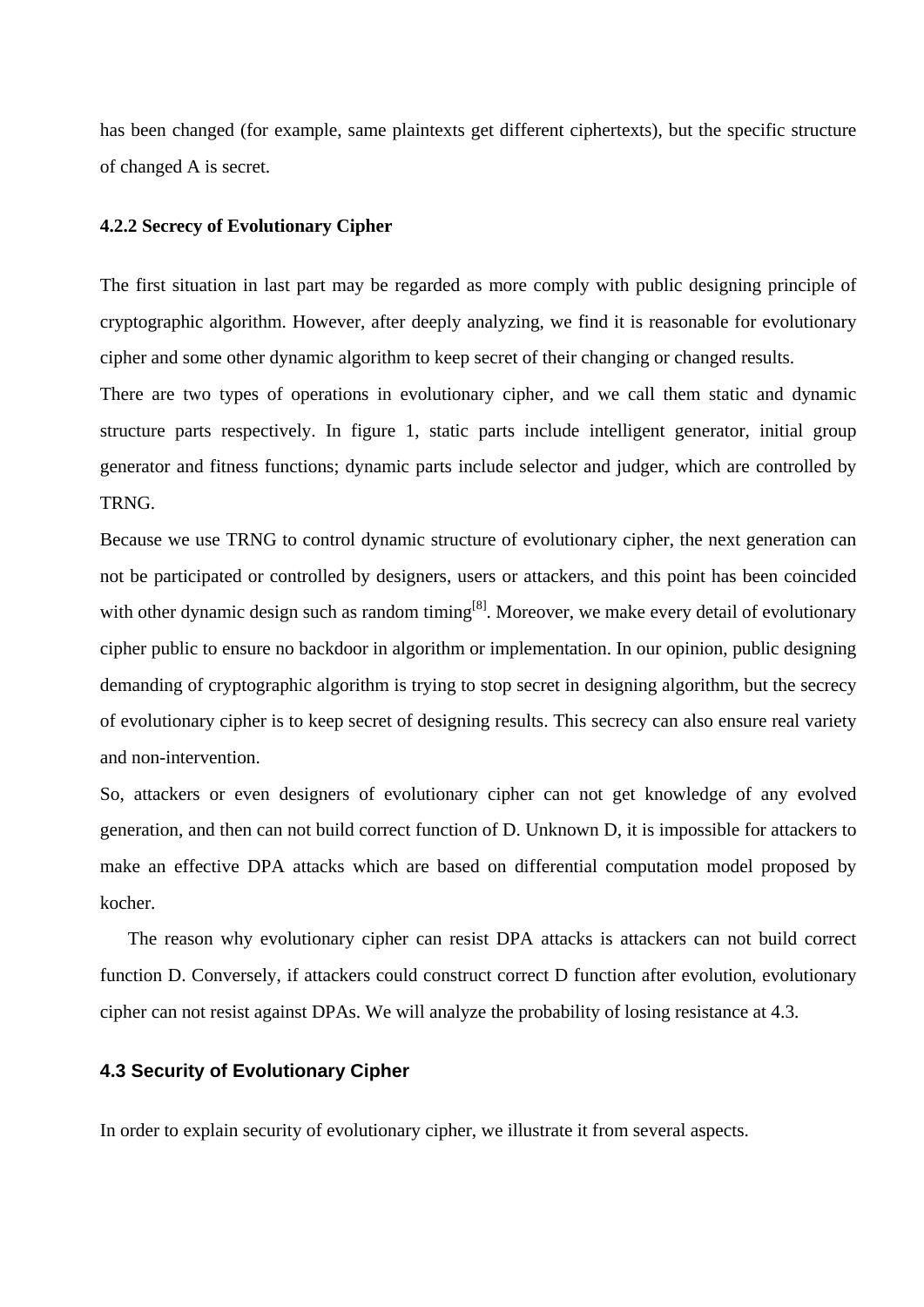# **4.3.1 When attackers only know the details of evolutionary cipher, whether they can infer certain generation of algorithm?**

Because evolutionary cipher is controlled by TRNG, supposing that SBOX is changed by evolutionary cipher  $[29]$ , each changed value will be selected with same probability. For example, SBOX in AES has the same ratio of  $1/256!$  for each candidate (considering inverse operation). It is infeasible for attackers to successfully analyze parameter of SBOX within reasonable period of time. So we consider that this situation will be safe to resist DPA attacks.

# **4.3.2 When attackers could get certain generation of evolutionary cipher, whether they can infer pre or post generation of algorithms?**

In this situation, attackers can get certain point of evolutionary cipher algorithm, for example, original AES algorithm. We borrow the concepts of "forward security and behind security " in digital signature to illuminate the safety problem existed in this situation.

Basing on the common structure of evolutionary cipher in figure 1, variety of evolutionary cipher originates from TRNG, and this is coincided with the idea proposed by Shannon<sup>[30]</sup> that cryptographic algorithm security based on key. The difference is both key and algorithm are dynamic in evolutionary cipher.

We use following model to describe an evolutionary cipher system.

$$
SF_{gi} = (FG_{gi}, \text{trng}, \text{ef})
$$
 (3)

 $SF<sub>gi</sub>$  - means the gi<sup>th</sup> generation of evolutionary cipher;

 $FG_{gi}$ <sub>-</sub> means the initial group for the gi<sup>th</sup> generation;

*trng* - means random sequence generated by TRNG;

*ef* - concludes all evolutionary design principles

Among these components in function (3), only  $FG_{gi}$  is related with time/generation, others are all controlled by TRNG. Therefore, security of  $FG_{gi}$  is the key problem which needs to analyze.

We analyze security of evolutionary cipher from 2 aspects: first, the influence of random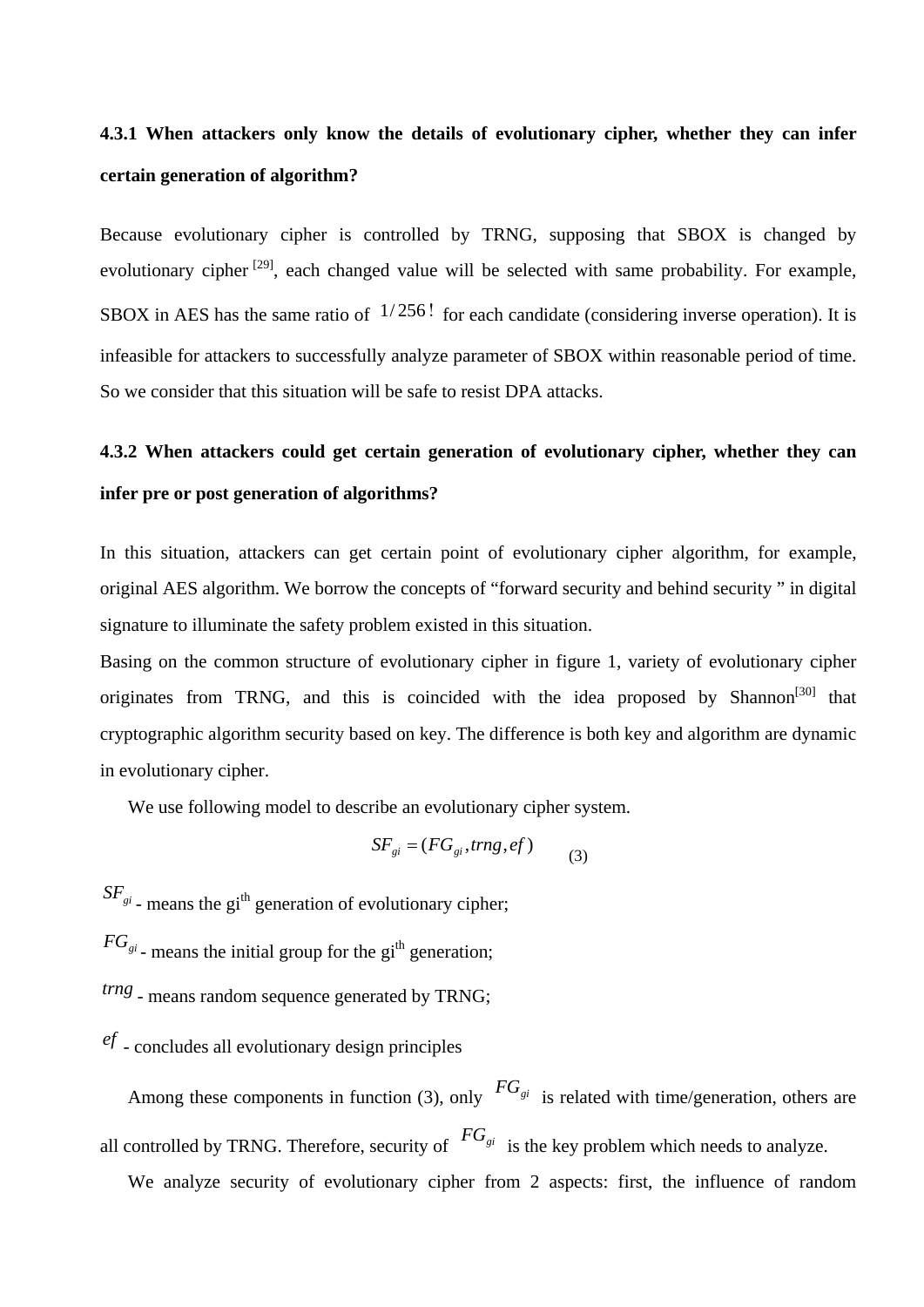sequence length on the security of evolutionary cipher; second, forward and behind security of evolutionary cipher.

#### **4.3.2.1 Length of Random Sequence**

TRNG plays an important role in evolutionary cipher, and there are 2 properties of security TRNG, first, non-participated with true seed; second, impossible statistical analyzing with safe random network.

 However, limited length of random sequence will give chance to attackers using robust search to find details of generation. In fact, there are two questions need to solve. One, how long is safety for random sequence of evolutionary cipher? The other, whether does the existing evolutionary cipher have a safe length of random sequence?

#### 1) safe length of random sequence

Basing on information theory proposed by Shannon<sup>[30]</sup>, longer key brings more security of cryptographic algorithm. In theory, one-time system is a real safe situation. Therefore, if there is no limitation for random sequence length, it is the real safe situation as well. Unfortunately, constrained by present operation and storage resource limitation, existing evolutionary cipher can not use unlimitedly long random sequence.

Standing on attacker's point of view, it may be easier to find safe length of random sequence. Supposing that key is constant during DPA attacks, if key changed, attackers will make a new attack from scratch. So, we can make such hypothesis that it is safe if random sequence does not repeated unless key changed. For the longest cycle of key is in line with the length of key, the length of random sequence must not be smaller than that of key. Such as 128bits key AES algorithm, the length of random sequence in evolutionary cipher will not be less than 128bits.

In conclusion, for security of evolutionary cipher, the length of random sequence will not be smaller than that of key in original cryptographic algorithm.

2) length of random sequence in existing evolutionary cipher

After knowing the safe length of random sequence, we analyze whether did the design of evolutionary SBOX reach safe level at the point of random sequence? Such as SBOX in AES algorithm, we have designed evolutionary SBOX in a number of  $256!$  ( $256! > 2^{128}$ ) which means SBOX evolutionary design<sup>[29]</sup> is safe with long enough random sequence. In order to reach safe level,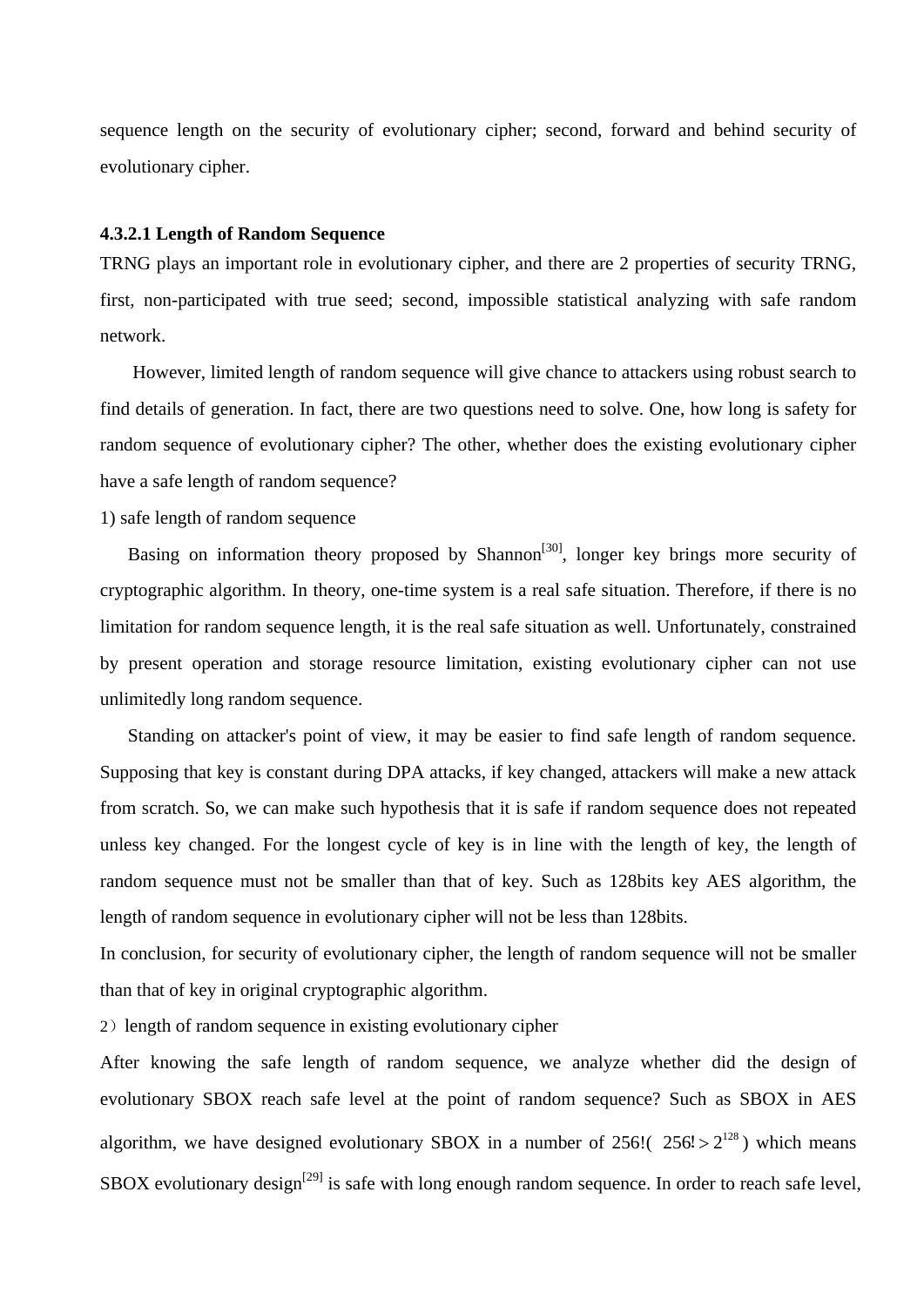it should choose effective evolutionary objects which have rich enough candidates.

# **4.3.2.2 Forward and Behind Security of Different** *FGgi*

 $FG_{gi}$  is generated with initial group generator. Certain  $FG_{gi}$  may be a totally new one, or partly and  $^{FG}_{gi}$ . This kind of relationship may create association among generations of evolutionary cipher, selects from  $FG_{gi-1}$ . So, there maybe existing some relationship between neighboring  $FG_{gi-1}$ therefore, forward and behind security of  $FG_{gi}$  is the key security problem.

We use the theory of "cipher text independence on plaintext" to quantitatively analyze the relationship between neighboring generations.  $S F_{gi}$  and  $S F_{gi+1}$  are neighboring evolutionary cipher algorithms and are regarded as plaintext and cipher text respectively. When cipher text is independent on plaintext, it is true that plaintext is independent on cipher text.

Firstly, we introduce the test of independence between plaintext and cipher text. Supposing the size of one block in cryptographic algorithm is n bits, we randomly select F blocks of plain text  $P, P_1, \cdots, P_{F-1}$  and one key. Under the mode of ECB, we encrypt plaintexts with the key and outputs F blocks of cipher text  $C_0$ ,  $C_1$ ,  $\cdots$ ,  $C_{F-1}$ , and then compute distances between plaintext and cipher text:  $D_i = W(P_i \oplus C_i), 0 \le i \le F-1$  where W means hamming weight between plaintext and cipher text. The number of  $D_i(0 \le i \le F-1)$  equals  $w(0 \le w \le n)$  will be called  $H_w$ .

For a safe block cipher,  $H_w$  should be satisfied with the distribution of  $B(n, 1/2)$ . Using pearson  $\chi^2$  to verify whether  $H_w$  is satisfied with  $B(n,1/2)$ . The expectation of  $H_w$  is  $E_w = C_n^w \times F / 2^n$ , then 2  $\sum_{i=1}^{n} (H_i - E_i)^2$  $\boldsymbol{0}$  $\sum_i^n (H_i - E_i)$  $i=0$   $L_i$  $\chi^2 = \sum_{i=1}^{n} \frac{(H_i - E_i)}{F_i}$  $=\sum_{i=0}^{n}\frac{(H_i - E_i)}{E_i}$ . To comparing the threshold when pearson fitting is  $\chi^2$ , significance level is  $\alpha$  and freedom is  $n$ , if  $\chi^2 < \chi^2_{\alpha}(n)$ . It is proofed that  $H_w$  is satisfied with  $B(n,1/2)$ , and correspondingly, plaintext and cipher text are independence, otherwise, they are dependable.

During experiments, we regard known cryptographic algorithm A(original SBOX in AES algorithm) as plaintext, and any generation behind A called  $\overrightarrow{A}$  as cipher text. The results of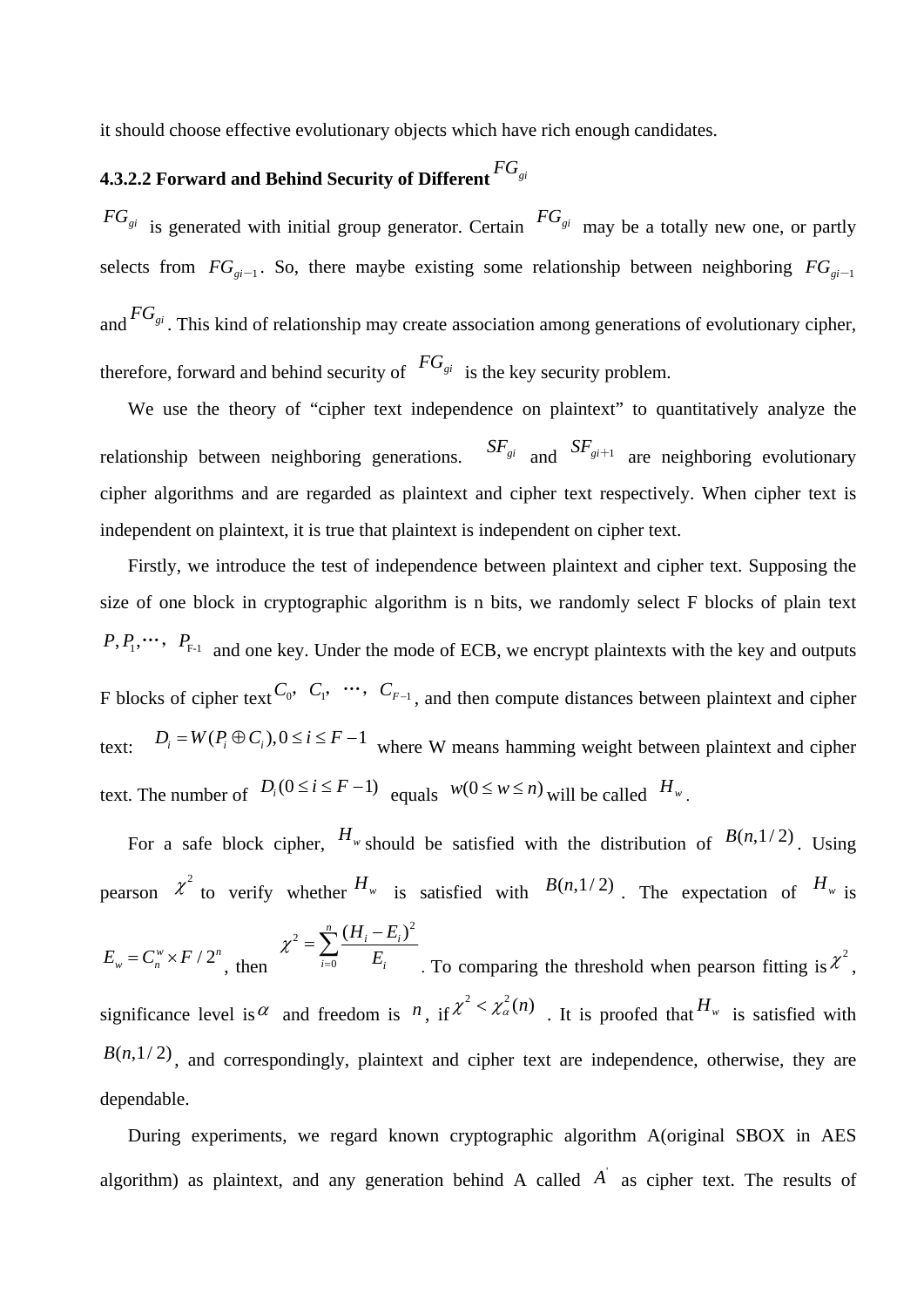experiments are shown as table 2.

#### SBOX in  $\overrightarrow{A}$  (decimal representation)

167,204,144, 11,225,182, 57,159,209,231, 32,109, 30, 90, 37,215, 33,236,227, 40,214, 97, 98, 43,220,222,124, 71,198, 81, 174, 21, 210, 48, 67, 26,181, 17,106, 50,149,171,130,237,228,122, 148,128, 108, 28, 12,154, 85,189,186,176,129,249,136,247, 47,178, 217,234, 161,142,162, 42,197, 80,194, 86,211,218,180,179,133, 22, 113, 35, 239,243,121,201, 56, 41,103,125, 75,199,244, 29, 96, 52, 34,100, 147, 58,104,200,251,143, 82,250,169,123, 44, 70, 1, 84, 160,172, 5,138, 7,207, 9,131, 27, 0,246,140,168, 69,116,141, 3,233, 76, 15,152, 45, 38,156,137,229,202,230,252,253, 19, 16, 78,184, 126,254,240, 91,101,146,115,193, 39,221, 92,102,135, 72, 8,139, 120, 99,163,166, 63, 87,127,132,183,110,238,111,188, 62, 73,173, 46,107, 51,190,157, 49,224,155, 4,158,203,118,205,255, 36, 20, 223,114, 83, 61, 60, 74,191, 64,177,196, 66,219,145, 65, 165,248, 119,212,185,134,213, 53, 55, 25,170,105,216, 24, 94,175, 31, 13, 151,153, 95, 89, 23,226,187,117,112,206,195,242,192, 68, 150,245, 235,164, 59,208, 2, 93, 79, 88, 18, 54, 10, 14,232, 6, 241, 77

Table 2: experiments of  $H_w$  between different evolutionary SBOXes

|         | 5              | ◡ | $\leq$<br>◡    | 5               | 5 <sup>5</sup> | 5  | 6        |  |
|---------|----------------|---|----------------|-----------------|----------------|----|----------|--|
| W       | $\overline{4}$ | 5 | 6              | $7\overline{ }$ | 8              | -9 | $\Omega$ |  |
| $H_{w}$ | $\theta$       | 2 | $\overline{0}$ | $\overline{0}$  |                | 2  | $\gamma$ |  |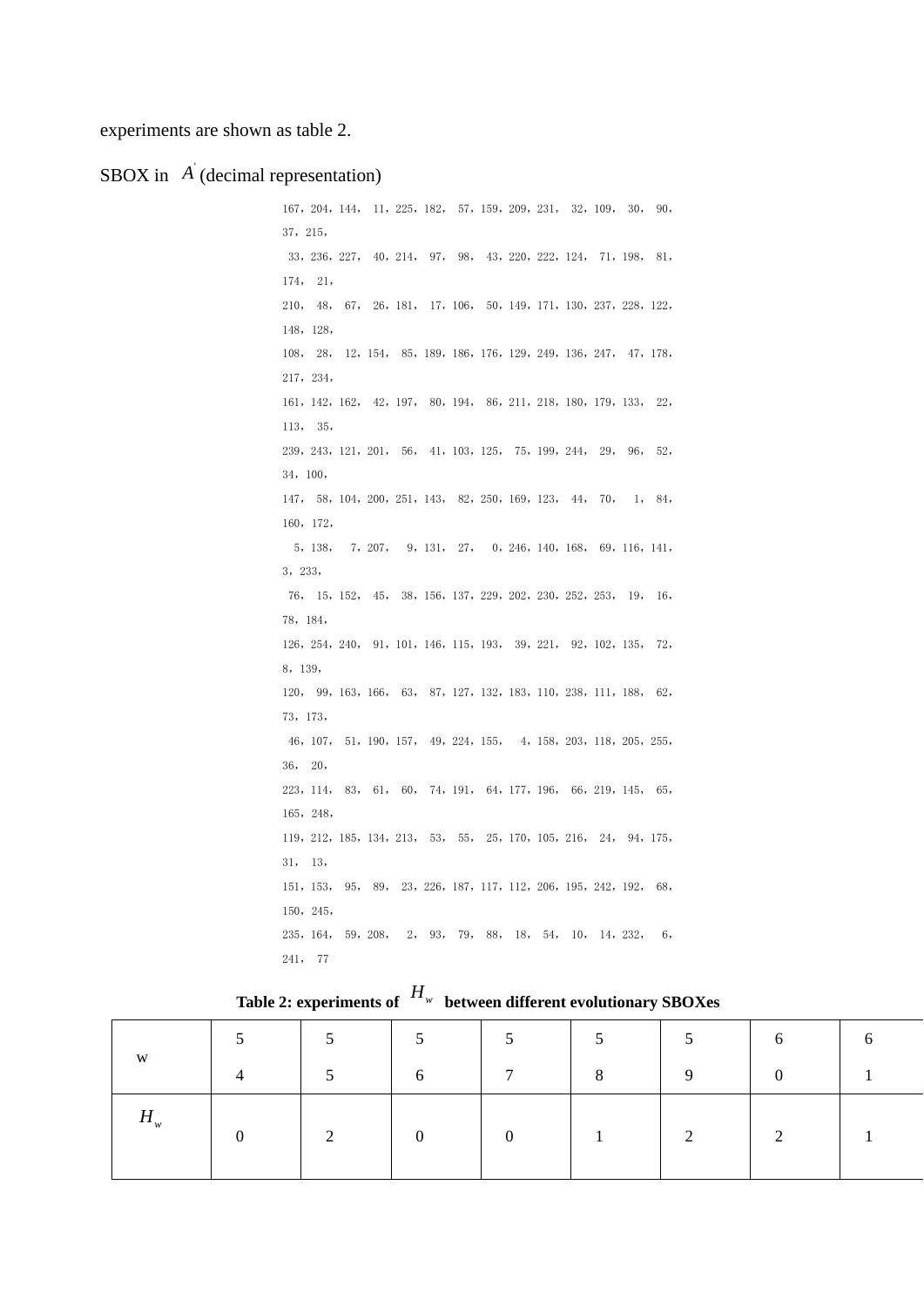|         | 6 | 6                       | 6              | 6              | 6              | 6               | 6              | 6 |
|---------|---|-------------------------|----------------|----------------|----------------|-----------------|----------------|---|
| W       | 2 | $\overline{\mathbf{3}}$ | $\overline{4}$ | 5 <sup>5</sup> | 6              | $7\overline{ }$ | 8              |   |
| $H_{w}$ |   | 2                       | 2              |                | $\overline{0}$ |                 | $\overline{0}$ |   |
|         |   |                         |                |                |                |                 |                |   |

As for other values of w,  $H_{w}$  are all zero. Because  $\chi^{2}$  is 20.1 which is smaller than  $\chi^{2}$  at  $\alpha$ =0.05 and  $\alpha$  =0.1,  $SF_{gi}$  (plaintext) and  $SF_{gi+1}$  (cipher text) are proofed to be independent. Table 3 shows values of  $\chi^2$  among different 10 generations of evolutionary SBOXes.

| <b>SBOXes</b> | $\chi^2$ value |
|---------------|----------------|
| $s0-s1$       | 20.1           |
| $s0-s2$       | 14.3           |
| $s0-s3$       | 29.1           |
| $s0-s4$       | 22.8           |
| $s0-s5$       | 50.5           |
| $s0-s6$       | 46.2           |
| $s0-s7$       | 20.3           |
| $s0-s8$       | 69.8           |
| $s0-s9$       | 19.4           |
| $s1 - s2$     | 27.8           |
| $s2-s3$       | 21.6           |
| $s3 - s4$     | 13.7           |
| $s4 - s5$     | 20.5           |
| $s5 - s6$     | 15.6           |

Table 3: experiments of  $\chi^2$  between different evolutionary SBOXes

S0 is the original SBOX in AES algorithm, and S1...S9 are generated with evolutionary cipher[29]. Appendix1 shows the values of these evolutionary SBOXes, and appendix2 introduces the theory and flow of evolutionary cipher<sup>[29]</sup>,  $\chi^{2}_{0.05}(128) = 154.3015159$   $\chi^{2}_{0.1}(128) = 147.8048$ 

We have made extensive experiments and tested any two boxes among 100 evolutionary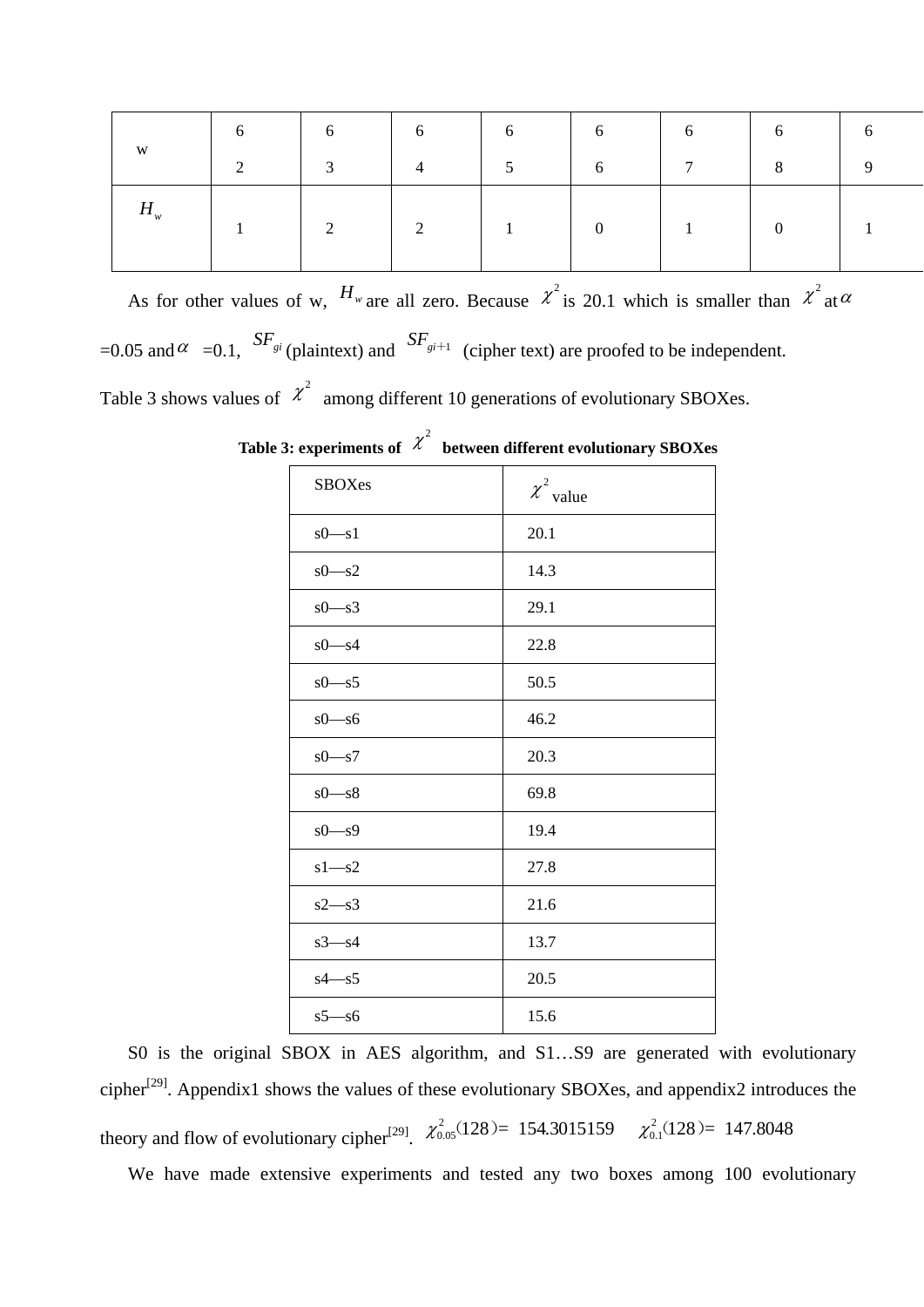SBOXes, and only found 4 couples not to be satisfied with indenpent theory. So we have set independent theory in evolutionary cipher to guarantee security of EVOC.

#### **5. Experiments of Evolutionary Cipher Effectively against DPAs**

Different with last experiments, the experiments in this section are trying to test the effectiveness of EVOC resistance against DPA attacks.

In order to decrease noise disturbing from test equipments and circuits, we adapted cyclone2 series FPGAs of Altera as test chips, DE2-70FPGA development kits and primepower of synopsys as test environments.

We designed three different levels of experiments to test the resistance of evolutionary cipher against DPAs.

The follow of experiments is shown as figure 2.



**Figure2: the follow of experiments** 

# **5.1 TEST1**

#### **5.1.1 Test1 Measure**

1) test purposes: When attackers have known every detail of D function whenever it changed, it tests whether evolutionary cipher can resist against DPA attacks effectively.

- 2) parameters and conditions:
- Known: plaintext P, key Ks, and Ks keep unchanged during DPA attacks;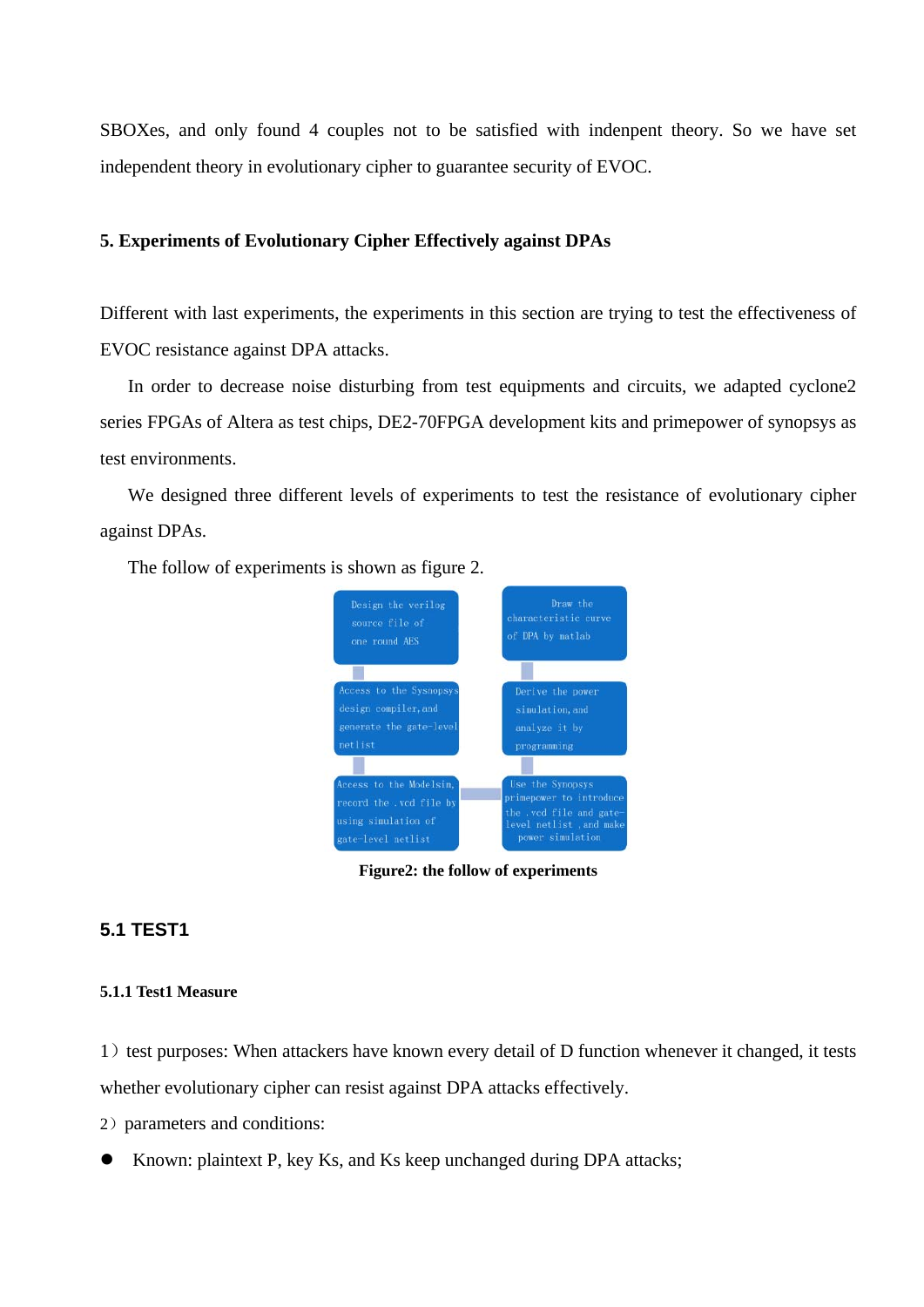- Attackers can put correct Ks into differential power computation model[kocher]. And if it shown peaks with correct Ks, resistance is not success;
- Making extensive experiments to calculate success ratio.
- 3) Test1 Steps:

*Step1*: Randomly selects plaintext P and key Ks, Ks keeps unchanged during DPA attacks, while P changs randomly in every test;

*Step2*: Power sample point is set at the end of first round of AES algorithm;

*Step3:* Using EDA simulation and power analyzer to collect certain information such as cipher text

 $C_i$  and power  $T_i[j]$  on line;

*Step4*: To put correct Ks into D function and compute value of b. The reason why we can use correct Ks is that test1 supposes attackers can get every detail of cryptographic algorithm which means that attackers can get details of D function. If correct Ks is collected by attacker, the value of b is correct. The real purpose of test1 is to find whether does power peaks in simulation tools. In order to decrease the complexity of test, we directly bring correct Ks into D to compute correct b.

*Step5:* To compute differential power based on the model proposed by kocher, and judge whether the condition of DPA is satisfied.

*Step6:* Making extensive experiments to calculate success ratio.

#### **5.1.2 Analysis of Test1**

The results are listed in figure 3 and 4.



**Figure 3: experiment results of test 1 in** primepower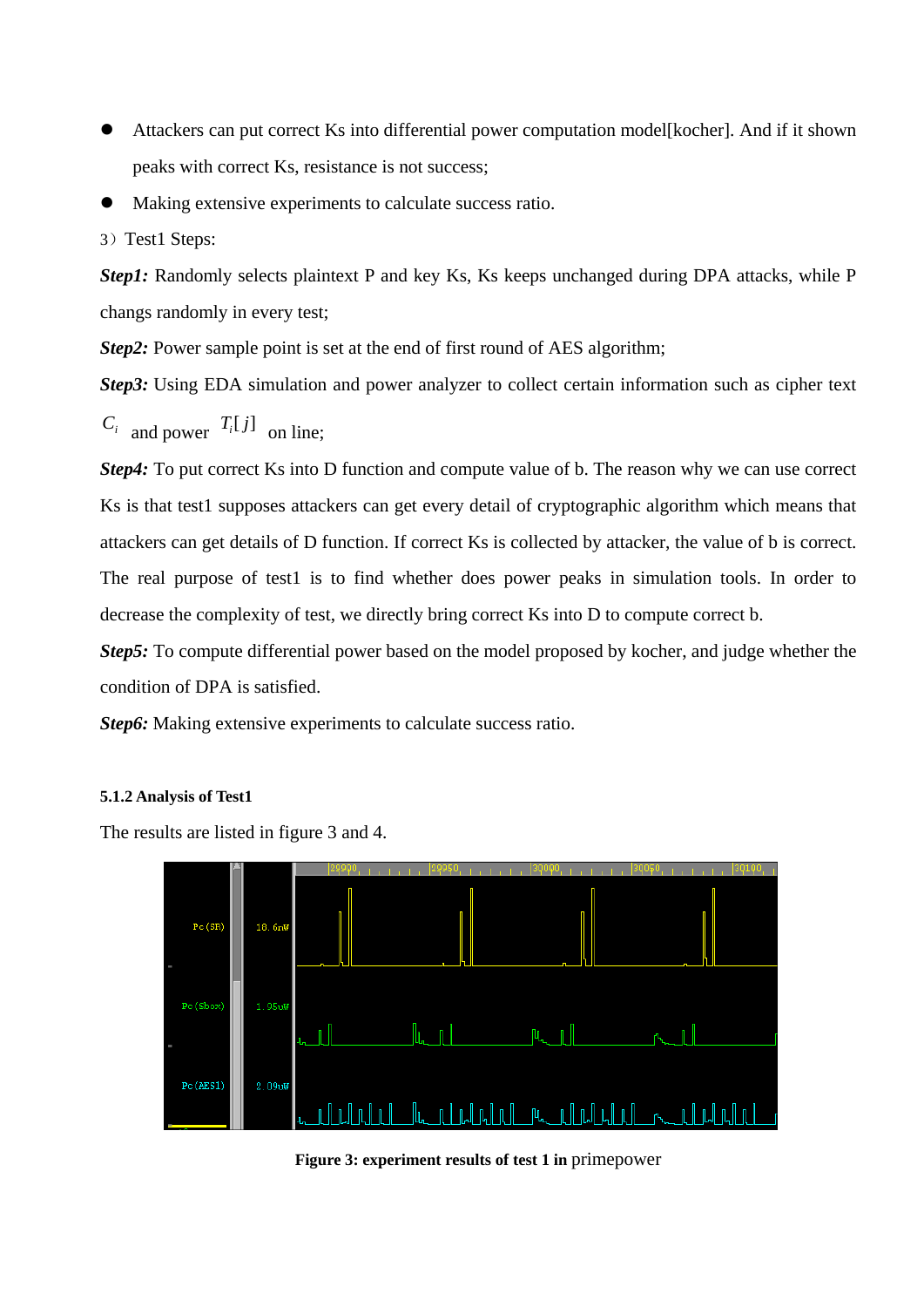

**Figure 4: power cycles of test1 in matlab** 

#### **Illustration:**

| <b>Test</b> | <b>Number</b> | <b>Time</b>      | <b>Blue</b>        | Gree        | Red       | conclusion         |
|-------------|---------------|------------------|--------------------|-------------|-----------|--------------------|
|             | of            | of               | cycle              | $\mathbf n$ | cycle     |                    |
|             | samples       | test             | <i>(attackers)</i> | cycle       |           |                    |
|             |               |                  | know)              |             |           |                    |
| Test1       | 10,000        | 60 <sub>ns</sub> | Correct            | Ran         | Origin    | <b>DPA Success</b> |
|             |               |                  | traces             | dom         | altrace   |                    |
|             |               |                  |                    | trac        | ${\bf S}$ |                    |
|             |               |                  |                    | es          |           |                    |

 **The results of test 1 have shown that if attackers can get knowledge of every detail of D function or cryptographic algorithm, attackers can find blue cycle which represents correct trace, so DPA can be success. Moreover, effectiveness of DPA dependents on the number of samples, more samples more effective.** 

# **5.2 TEST2**

#### **5.2.1 Test2 Measure**

1) test purposes: Attackers can find D function has been changed, but don't know the details of variety. Test2 evaluate the success ratio of evolutionary cipher resistance.

2) parameters and conditions: Attackers regard D as randomly changed and conditions are same as test1.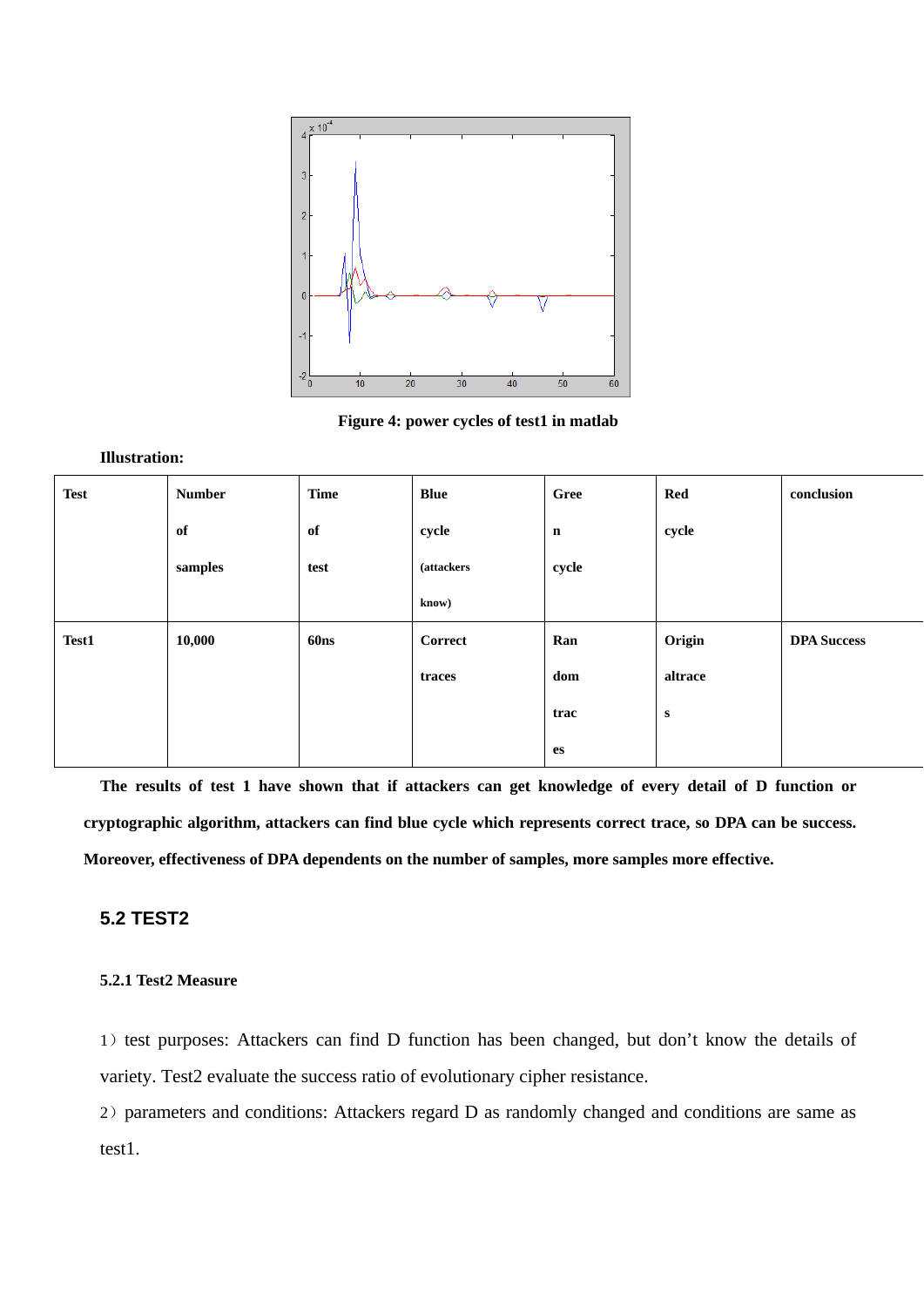3) Test2 Steps:

*Step1*: Randomly selects plaintext P and key Ks, Ks keeps unchanged during DPA attacks, while P changes randomly in every test;

*Step2*: Power sample point is set at the end of first round of block cipher such as AES algorithm;

*Step3:* Using EDA simulation and power analyzer to collect only power  $T_i[j]$  on line:

*Step4*: For attackers do not know the details of changed D, they regard D as random function, and then randomly select the value of b as each power cycle;

*Step5:* To compute differential power based on the model proposed by kocher, and judge whether the condition of DPA is satisfied.

**Step6:** Making extensive experiments to calculate success ratio.







| <b>Test</b>       | <b>Number</b> | <b>Time</b>      | <b>Blue</b> | Green     | Red    | conclusion         |
|-------------------|---------------|------------------|-------------|-----------|--------|--------------------|
|                   | of            | of               | cycle       | cycle(att | cycle  |                    |
|                   | samples       | test             |             | ackers    |        |                    |
|                   |               |                  |             | know)     |        |                    |
| Test <sub>2</sub> | 10,000        | 60 <sub>ns</sub> | Corr        | Rando     | Origin | <b>DPA Failure</b> |

#### **Illustration:**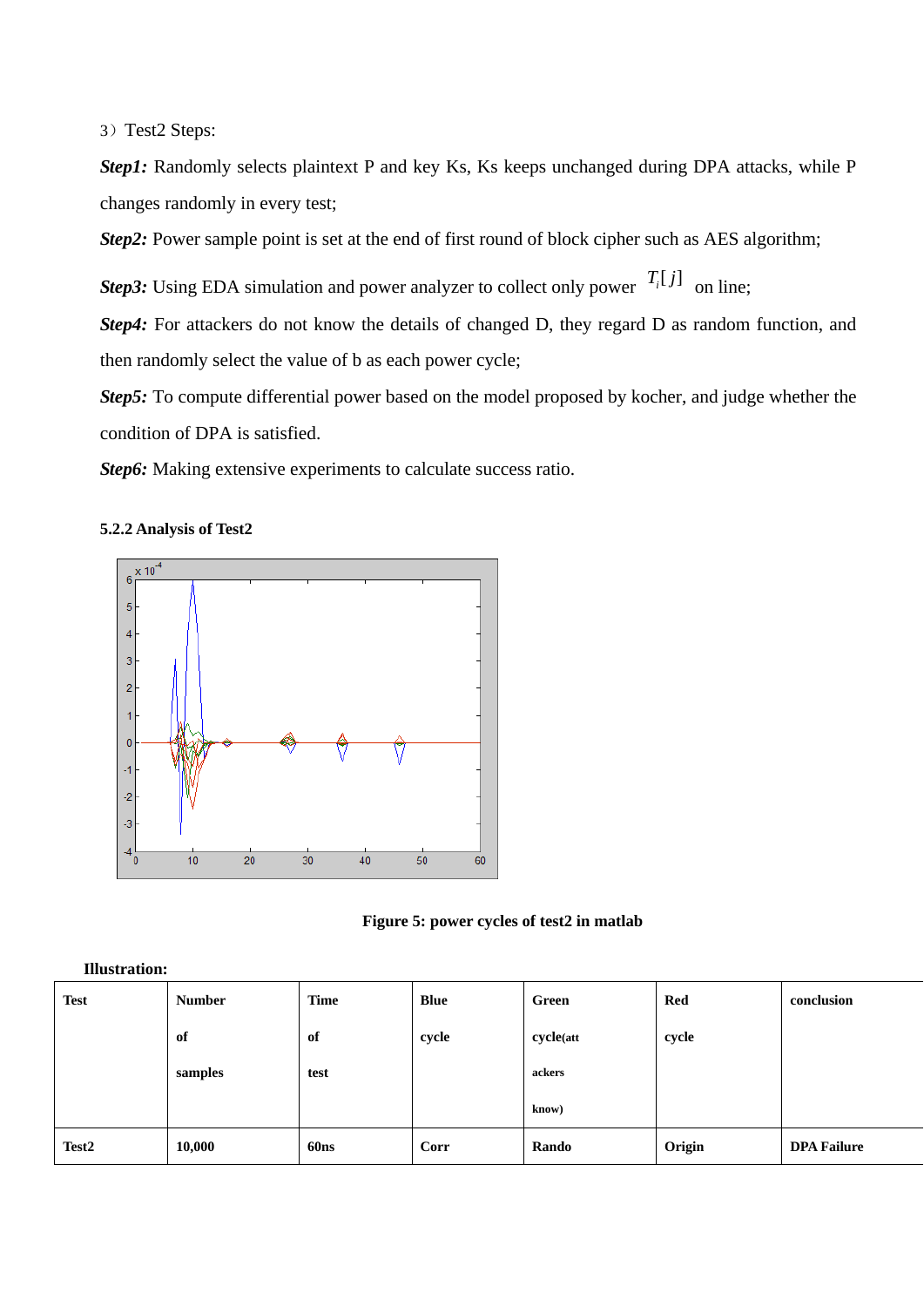|  |  | ect  | mtraces | altrace |  |
|--|--|------|---------|---------|--|
|  |  | trac |         | s       |  |
|  |  | es   |         |         |  |

**In test2, attackers can not get hold of correct traces, but get random traces (green), so the DPA attacks are fail.** 

## **5.3 TEST3**

### **5.3.1 Test3 Measure**

1) test purposes: Attackers don't find the variety of D function, and use original D function to compute differential power. Test3 tries to calculate the success ratio of evolutionary cipher resistance against DPAs.

2) parameters and conditions: Parameters and conditions are same as test1.

3) Test3 Steps:

*Step1*: Randomly selects plaintext P and key Ks, Ks keeps unchanged during DPA attacks, while P changes randomly in every test;

*Step2*: Power sample point is set at the end of first round of block cipher such as AES algorithm;

*Step3:* Using EDA simulation and power analyzer to collect certain information such as cipher text

 $C_i$  and power  $T_i[j]$  on line;

*Step4*: For attackers have not found the variety of D function, test3 puts observed cipher text  $C_i$  and correct key Ks into D function to compute b corresponded with each power cycle.

*Step5:* To compute differential power based on the model proposed by kocher, and judge whether the condition of DPA is satisfied.

*Step6:* Making extensive experiments to calculate success ratio.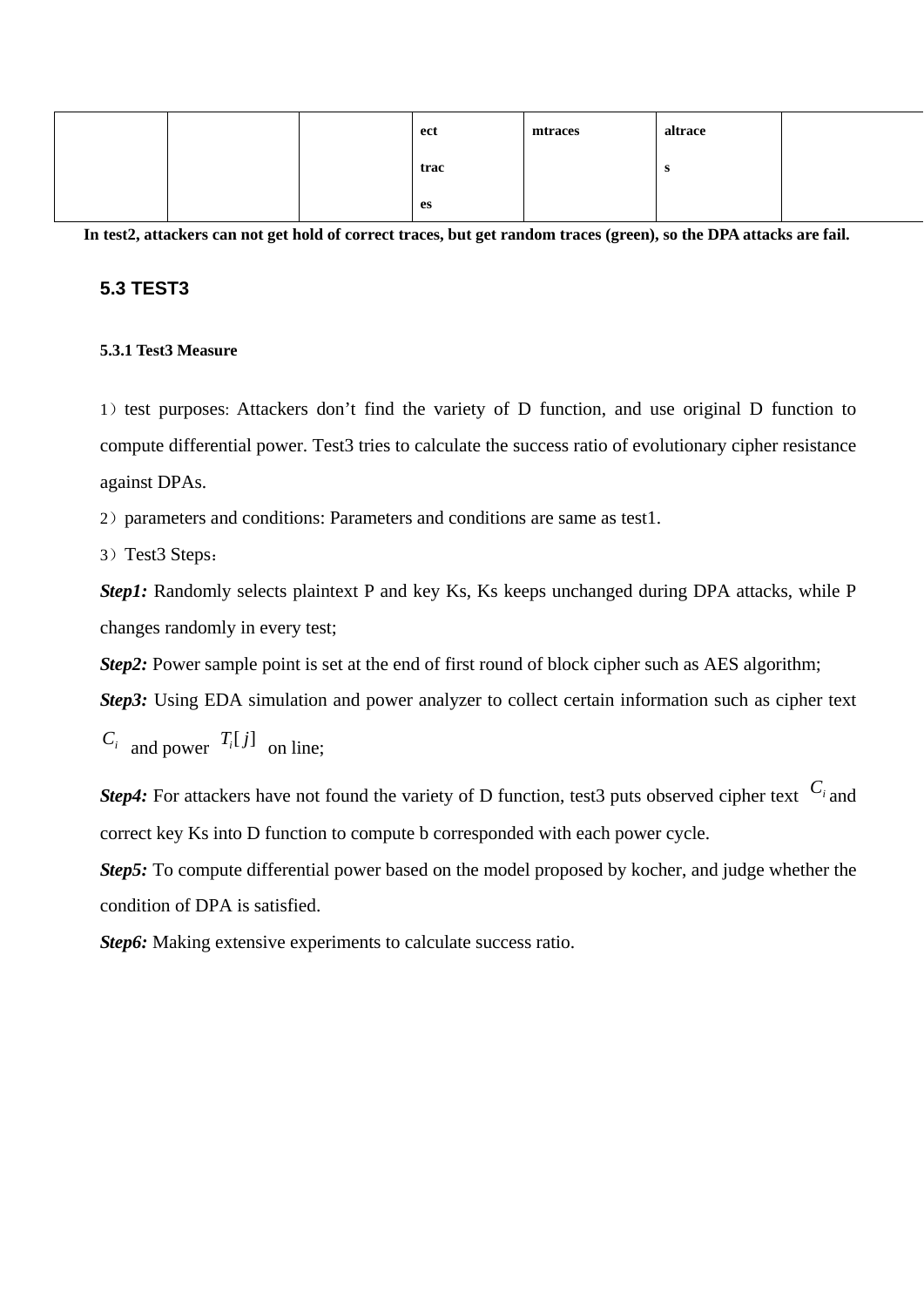**The results of test3 are also shown in figure 5, and attackers can get red power cycle which represents original traces and has no relationship with correct traces, so the DPA attacks are failure too.**

#### **5.4 test 4**

From previous tests, we can find that SBOX plays an important role in DPA attacks. If attackers can not get knowledge of SBOX, DPA attackers can not be success. However, for DPAs have timing property, if attackers can observe linear operations in one round of AES algorithm, they could not regard of SBOX. Test 4 is designed to test whether DPA attacks on linear operations can success. Results of test 4 are showed in figure 6 and 7.





represents the power consumed by linear operations. Blue and green cycles are correct and random traces Figure 6 shows the results of one round implementation with SBOX, and the cycles behind red line respectively.

The maxmum value of blue cycles after red line are smaller than the right peak about 10 times, so this case DPA attack is ineffective.

Figure 7 shows the results of one round without SBOX, and red and blue cycles are correct and random traces respectively. For correct cycles are all covered by random ones, DPA attack is failure, too.

So, DPA attacks can not be success on linear operations of AES algorithms.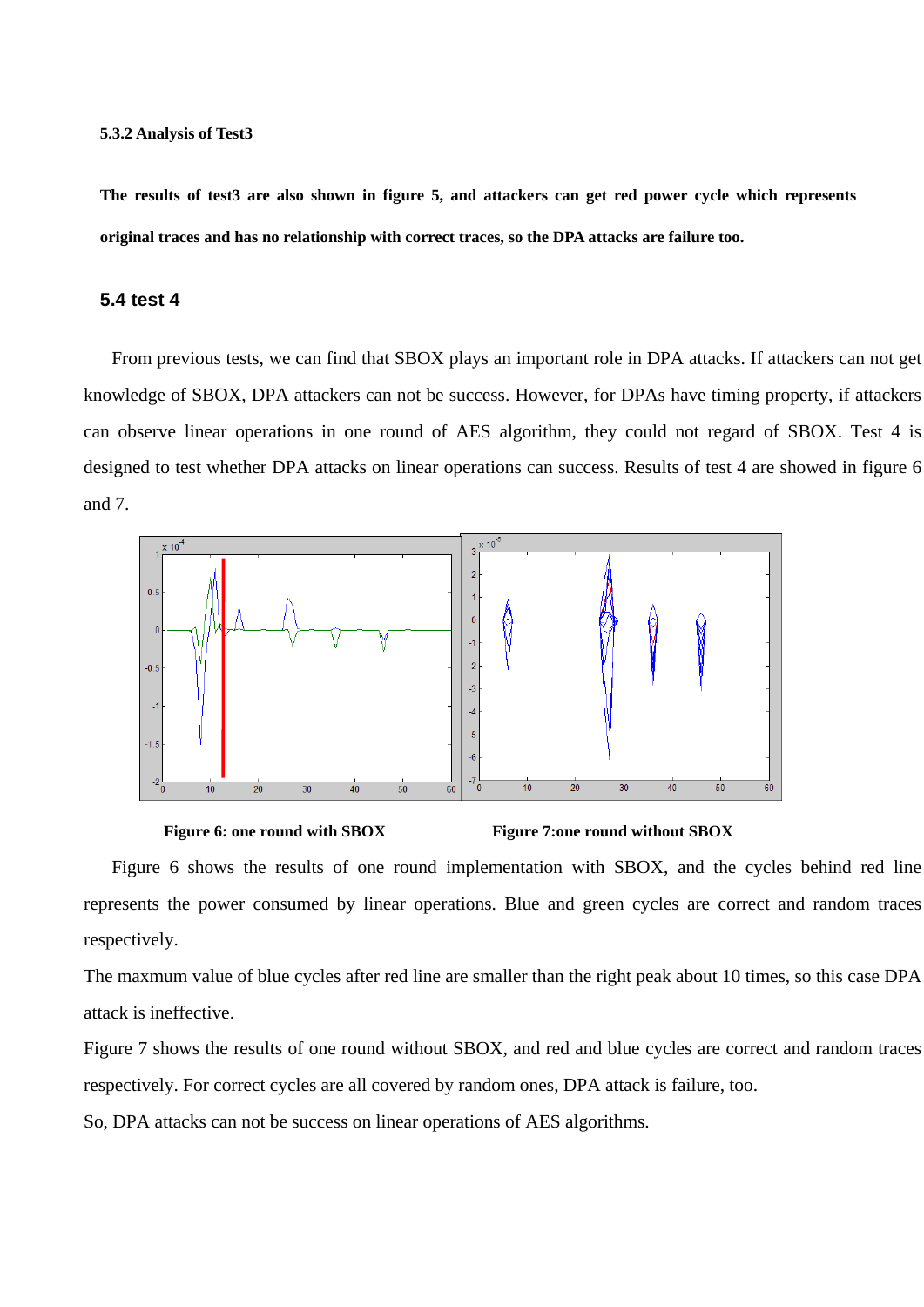## **5.5 Analysis of Tests**

After security analyzing in session 4 and experiments in session 5, we can verify evolutionary cipher can effectively resist against DPA attacks from dynamic algorithm aspect. Comparing with some existing resistances, the purpose of evolutionary cipher is mainly focused on destroying differential power computation model in analyzing of DPAs. Using evolutionary cipher designing principles, cryptographic algorithms can effectively resist against DPAs through extensive experiments and are proofed to be a safety implementation to resist several attacks. Table 7 shows the combined results of different effective experiments.

| <b>Test</b>       | <b>Number</b> | <b>Time</b> | <b>Blue</b>  | Green   | <b>Red</b>    | conclusion         |
|-------------------|---------------|-------------|--------------|---------|---------------|--------------------|
|                   | of            | of          | cycle        | cycle   | cycle         |                    |
|                   | samples       | test        |              |         |               |                    |
| Test1             | 10,000        | <b>60ns</b> | Atta         |         |               | <b>DPA Success</b> |
|                   |               |             | cker         |         |               |                    |
|                   |               |             | kno          |         |               |                    |
|                   |               |             | $\mathbf{W}$ |         |               |                    |
| Test <sub>2</sub> | 10,000        | <b>60ns</b> |              | Attacke |               | <b>DPA Failure</b> |
|                   |               |             |              | r know  |               |                    |
| Test3             | 10,000        | <b>60ns</b> |              |         | <b>Attack</b> | <b>DPA Failure</b> |
|                   |               |             |              |         | er            |                    |
|                   |               |             |              |         | know          |                    |

Table 7: combined results of effective experiments

Bule, red, green cycles are represents correct, random, and original traces respectively.

The reason why evolutionary cipher can effectively resist against DPA attacks is its dynamic structure controlled by TRNG which can generate both safety and unpredictability of random sequence. Safety random sequence generated by TRNG meets the Gaussian distribution and makes different power almost same in division of one or zero. Moreover, unpredictability of TRNG prevents attackers to get the details of correct algorithm and then can not acquire correct division of one and zero. This difficulty was also introduced in the research of DFA [31].

However, it should be particularly pointed out that TRNG is the key point of evolutionary cipher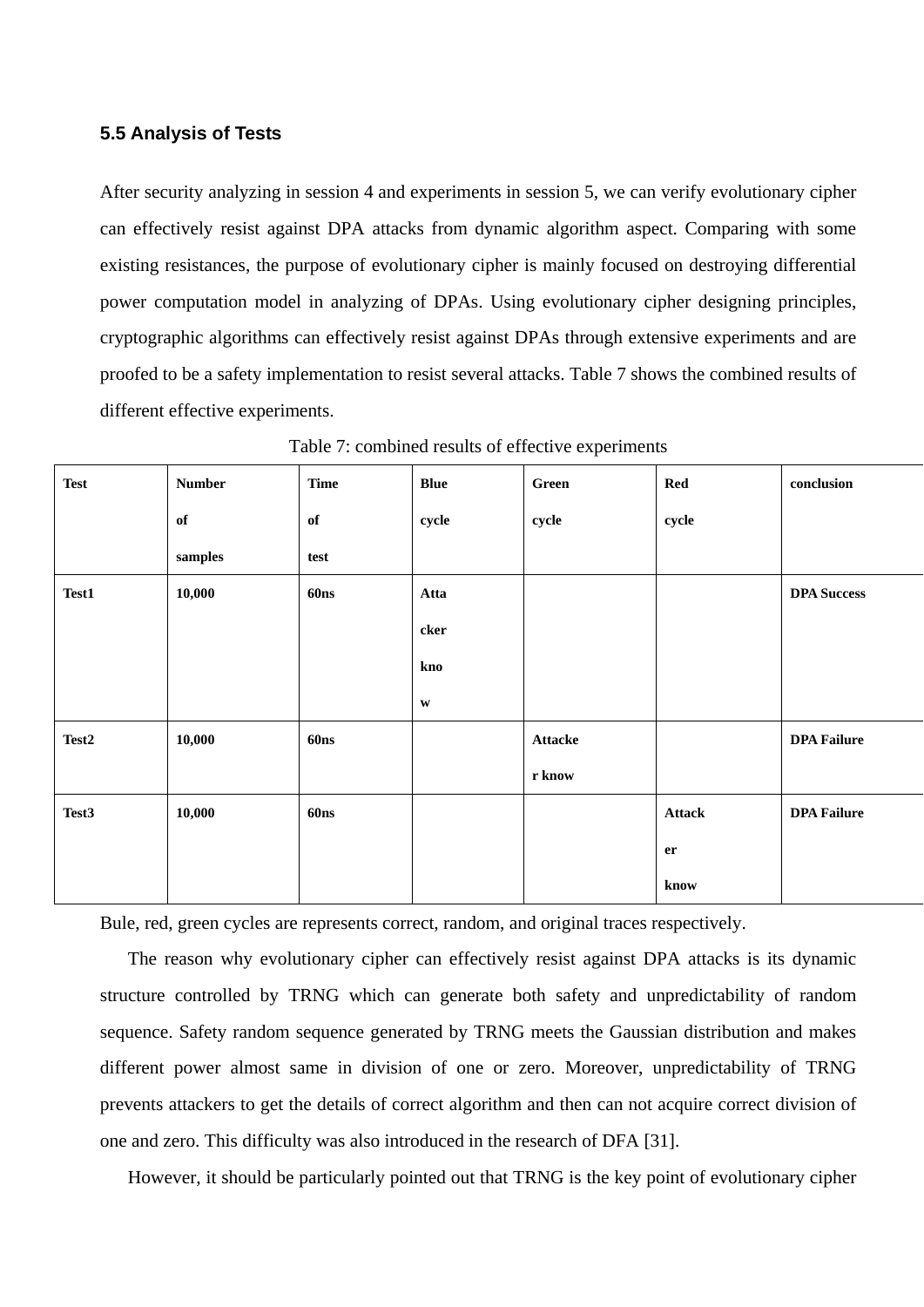but is not as long as TRNG controls variety of algorithm can be against DPAs or other SCAs. Moreover, through extensive experiments, we find that only using TRNG to control the variety of evolutionary cipher can not fit the demand of security of cryptographic algorithm. As we introduce in section 4 and 5, safe TRNG must generate long enough random sequence and evolutionary objects must have large enough size. Focused on the base of DPA analyzing, this paper utilizes dynamic structure of evolutionary cipher to resist against DPAs. From this point of view, we combined TRNG, intelligent searching algorithm and cryptographic designing principles to automatically design cryptographic algorithms and EVOC can not only resist DPA attacks but several mathematic analyzes.

#### **6. Conclusion**

This paper proposes a new countermeasure called evolutionary cipher against DPA attack which is one of the most threatening in SCA attacks. It is firstly to combine intelligent computation method and cryptographic designing principles in design dynamic structure algorithm in order to resist DPA attacks. The advantage of evolutionary cipher is it can also resist several mathematic analyzes besides DPAs. EVOC provides a new idea for design and implementation of cryptographic algorithm which can achieve both cryptographic and physical security.

EVOC is to destroy the differential power computation model proposed by kocher. Moreover, we have quantitatively analyzed effectiveness and security of evolutionary cipher against DPA attacks, and concluded designing principles which can also be learned by other dynamic structure cryptographic algorithm to resist DPAs.

We will continue to deeply study designing methods and theory of EVOC, and the results will be applied to resist more SCA attacks and mathematic analyzes. At the same time, we will make an intensive study of the dynamic aspects of the algorithm.

## **Appendix**:

#### **Appendix1:**

Evolutionary SBOXs tested in part 5.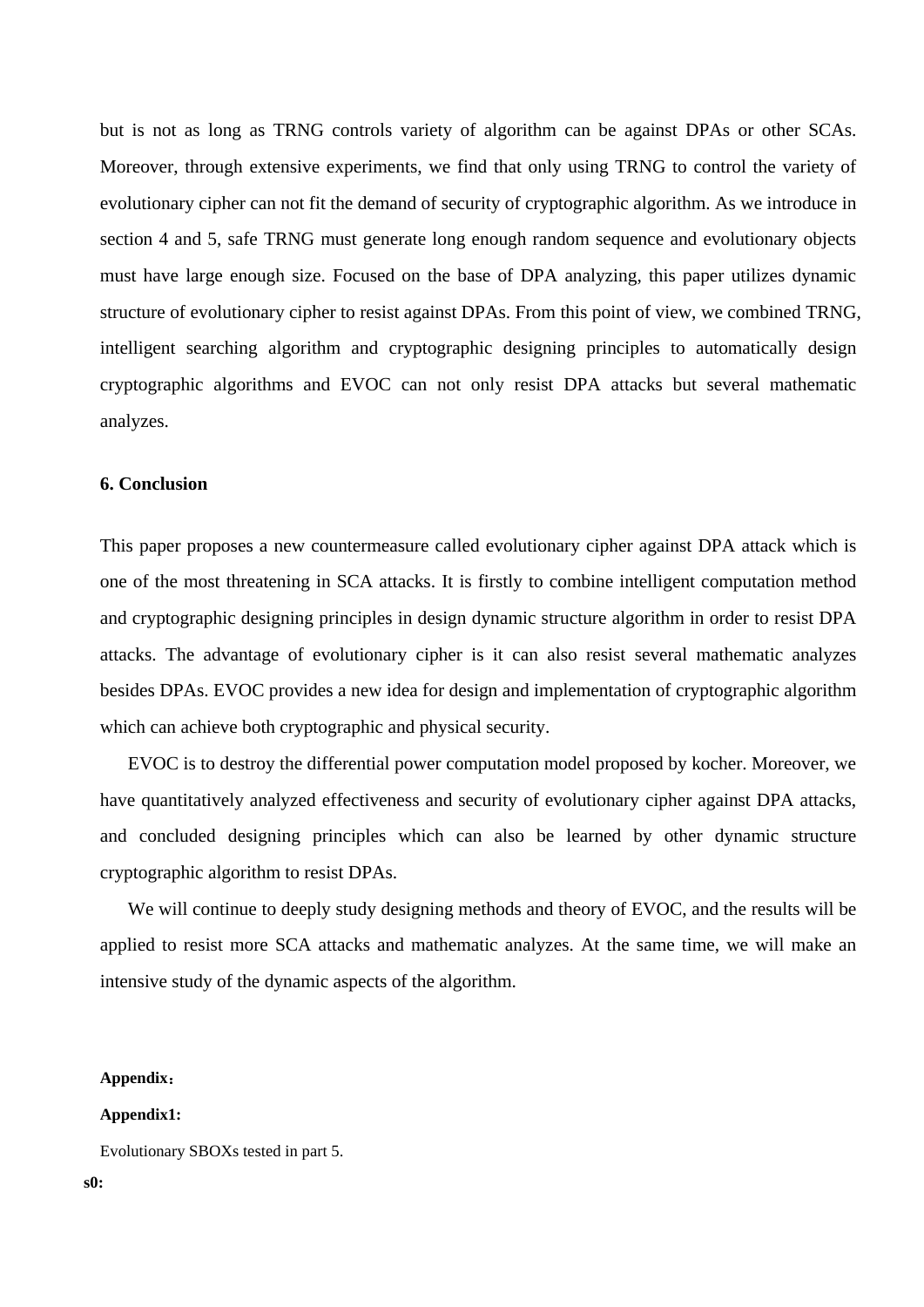,124,119,123,242,107,111,197, 48, 1,103, 43,254,215,171,118, ,130,201,125,250, 89, 71,240,173,212,162,175,156,164,114,192, ,253,147, 38, 54, 63,247,204, 52,165,229,241,113,216, 49, 21, ,199, 35,195, 24,150, 5,154, 7, 18,128,226,235, 39,178,117, ,131, 44, 26, 27,110, 90,160, 82, 59,214,179, 41,227, 47,132, ,209, 0,237, 32,252,177, 91,106,203,190, 57, 74, 76, 88,207, ,239,170,251, 67, 77, 51,133, 69,249, 2,127, 80, 60,159,168, ,163, 64,143,146,157, 56,245,188,182,218, 33, 16,255,243,210, , 12, 19,236, 95,151, 68, 23,196,167,126, 61,100, 93, 25,115, ,129, 79,220, 34, 42,144,136, 70,238,184, 20,222, 94, 11,219, , 50, 58, 10, 73, 6, 36, 92,194,211,172, 98,145,149,228,121, ,200, 55,109,141,213, 78,169,108, 86,244,234,101,122,174, 8, ,120, 37, 46, 28,166,180,198,232,221,116, 31, 75,189,139,138, , 62,181,102, 72, 3,246, 14, 97, 53, 87,185,134,193, 29,158, ,248,152, 17,105,217,142,148,155, 30,135,233,206, 85, 40,223, ,161,137, 13,191,230, 66,104, 65,153, 45, 15,176, 84,187, 22 **s1:** 

,204,144, 11,225,182, 57,159,209,231, 32,109, 30, 90, 37,215, ,236,227, 40,214, 97, 98, 43,220,222,124, 71,198, 81,174, 21, , 48, 67, 26,181, 17,106, 50,149,171,130,237,228,122,148,128, , 28, 12,154, 85,189,186,176,129,249,136,247, 47,178,217,234, ,142,162, 42,197, 80,194, 86,211,218,180,179,133, 22,113, 35, ,243,121,201, 56, 41,103,125, 75,199,244, 29, 96, 52, 34,100, , 58,104,200,251,143, 82,250,169,123, 44, 70, 1, 84,160,172, ,138, 7,207, 9,131, 27, 0,246,140,168, 69,116,141, 3,233, , 15,152, 45, 38,156,137,229,202,230,252,253, 19, 16, 78,184, ,254,240, 91,101,146,115,193, 39,221, 92,102,135, 72, 8,139, , 99,163,166, 63, 87,127,132,183,110,238,111,188, 62, 73,173, ,107, 51,190,157, 49,224,155, 4,158,203,118,205,255, 36, 20, ,114, 83, 61, 60, 74,191, 64,177,196, 66,219,145, 65,165,248, ,212,185,134,213, 53, 55, 25,170,105,216, 24, 94,175, 31, 13, ,153, 95, 89, 23,226,187,117,112,206,195,242,192, 68,150,245, ,164, 59,208, 2, 93, 79, 88, 18, 54, 10, 14,232, 6,241, 77

#### **s2:**

, 76,187,139,159,240,177, 4,202, 7, 84,206,119,233,188, 6, , 15, 13,130,254, 11,155, 8, 37, 55,109, 0, 21, 19, 29, 26, , 89,216,141,106, 78,235,247, 50, 92, 46, 68,191, 3,179,169, ,209,137,140, 48, 58,246,117,225,165,128,232,154,234,248, 2, ,244,107, 59,111,151, 51,146,239, 69,180,201,110,193, 16,105, ,243, 66,142, 63,194, 27,250, 72,207,211,251,172,113, 49, 83, ,116,149,122, 98,186,129,168,162,227,229, 71,167, 22,123, 45, , 88,131, 85, 86, 94,236, 1,126,152,148,173,133,150,170,161, , 12, 99,242,220, 30, 42,238, 93,174,215,200,103, 95, 96,120,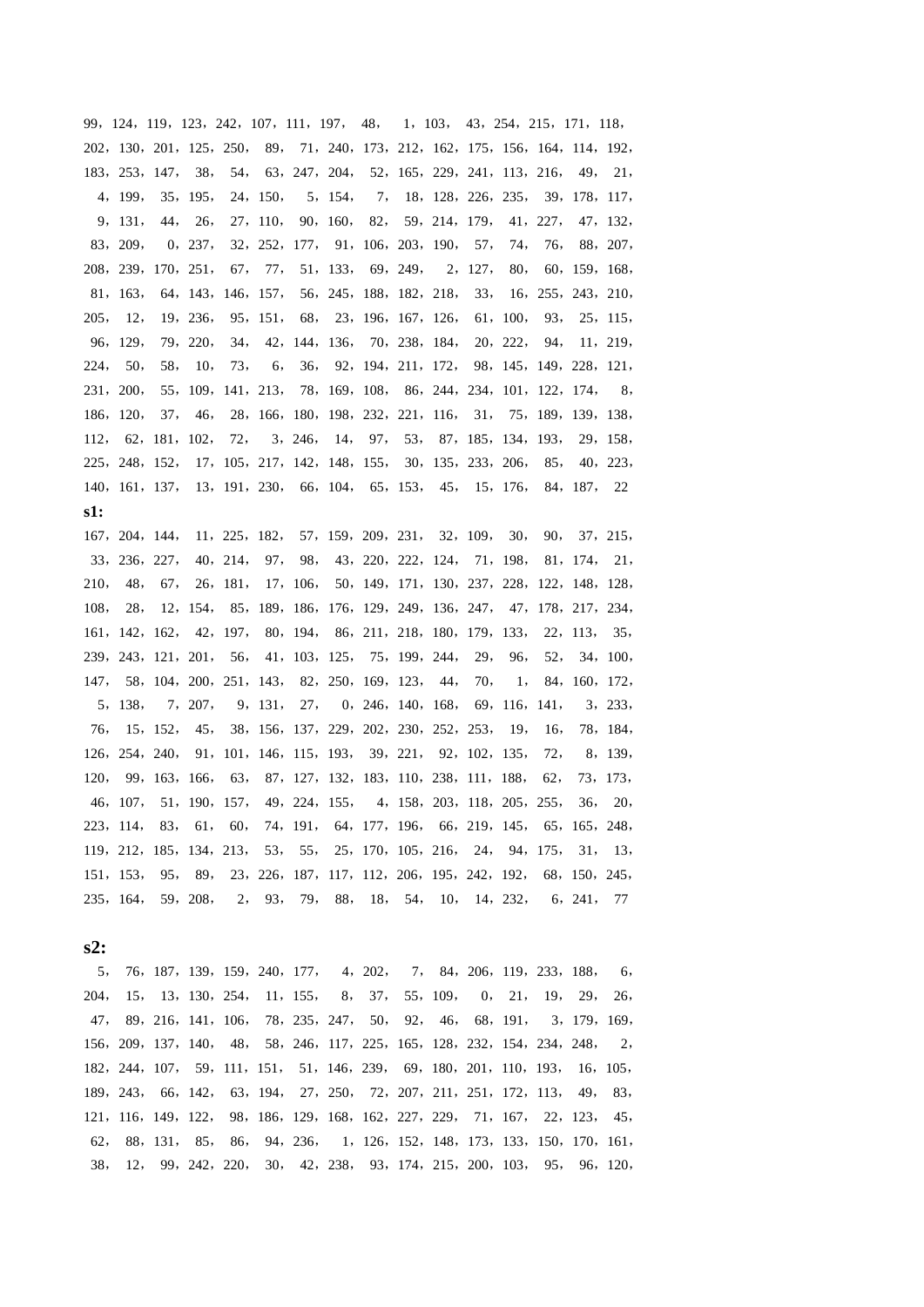, 25,226, 40, 73,217, 41, 57, 9,104, 32,124,138,171,237,102, , 24,175,198,255, 54, 20, 74,241, 52,199, 28, 90,212, 80,245, ,135,125, 53,147,184, 70, 97,114,213,221,101,192,118,223, 35, ,249, 56,143,231,164,158,160,253, 64,224, 43,252,144,183,163, ,218,145, 81, 17, 67, 10,196, 79,197,166, 87,185,176,205,195, , 65, 36,219, 14,190,214,210,153, 75, 31,178, 44, 61, 91,181, , 60, 33, 23,157, 82,108,132,136,115,208, 34,228,222,230,112

**s3:** 

,113,250,180, 14,111,167,132,124,228, 86,252, 66,104, 26,196, ,249,185,137,178,121,142, 25,208,170, 37, 4,158, 94,131, 99, ,235, 6,116,197, 49, 40,143, 10, 75,173,108,122,100,231,128, , 59,244, 84, 74, 23,175, 2,117, 29,201, 72,174, 8,114, 68, ,239,229, 55,101, 19, 42,179,168, 76, 7, 28, 69, 1, 62,165, , 15,172, 20,183, 97, 67, 50,241,220,123, 18, 32,130,106,182, , 34, 83,255,216,218,233,160,253, 53,245, 12, 93,254,223,205, ,203,169,118, 22, 11,200, 36,127,238,115, 0,105, 51,224,157, ,153,248, 47,134,227, 45,136,107, 96,251, 60,120, 43,152,191, , 3, 21,109,209, 38, 77,119, 57,133,112, 63,148,192,232, 88, , 35, 64,225,146,138,190,177, 79,202,193,163,139,155,214,207, , 41, 31,234,147,154, 44,184,226,187,166, 56, 33, 98,230, 16, , 82, 87, 52,181, 61, 46,189,210,236, 85, 13,242,243,103,221, , 70,211,246, 30,140, 89,161, 17,129,125, 54,186,135,156, 65, ,204,240,102,217, 90,219, 91,206,145,195,199,237,247,171, 39, ,215, 80,222, 78,150, 5, 73,212,194, 27, 48,213,198,149,162

**s4:** 

,217,207,234, 56,161,166, 42,237,183, 69,215, 21,189,104, 55, ,195,222, 30,242,249, 2,100,103,146,148, 16, 66,101, 54,145, ,139, 24,205, 51,196,160, 6, 40, 49,142,173,245,141,187, 58, ,236,247, 77, 53, 92,134, 8,201,116, 3, 61,130, 32,213, 13, ,155,179,220,137, 76,168,246,154, 45, 28,112, 9, 4,248,174, , 60,138, 80,230,153, 17,200,227, 87,241, 72,128, 50,181,226, ,136, 81,219, 71, 79,131,186,211,212,243, 48,105,223, 91, 19, , 11,158,197, 88, 44, 7,144,225,159,209, 0,185,204,167, 78, , 94,199,188, 34,171,180, 26,177,157,203,240,253,172, 90,198, , 12, 84,169, 99,152, 41,193,228, 46,221,252,106, 39,135,125, ,140, 29,163,114, 18,194,254, 33, 15, 35,182, 22, 86,127, 27, ,164,124,143,118, 82,176,218,175,214,162,224,132,149,191, 64, , 85, 65,208,238,244,184,206,111,151, 73, 52,239,235,129, 83, , 5,107,255,120, 10,121,190, 68, 62,233,216,210, 38, 74, 25, , 23,231,133, 67,117, 75,113, 31,126, 43, 59,147,251,150,156, ,123, 93, 95, 37, 98, 20, 57,119, 47,108,192,115, 63,110,178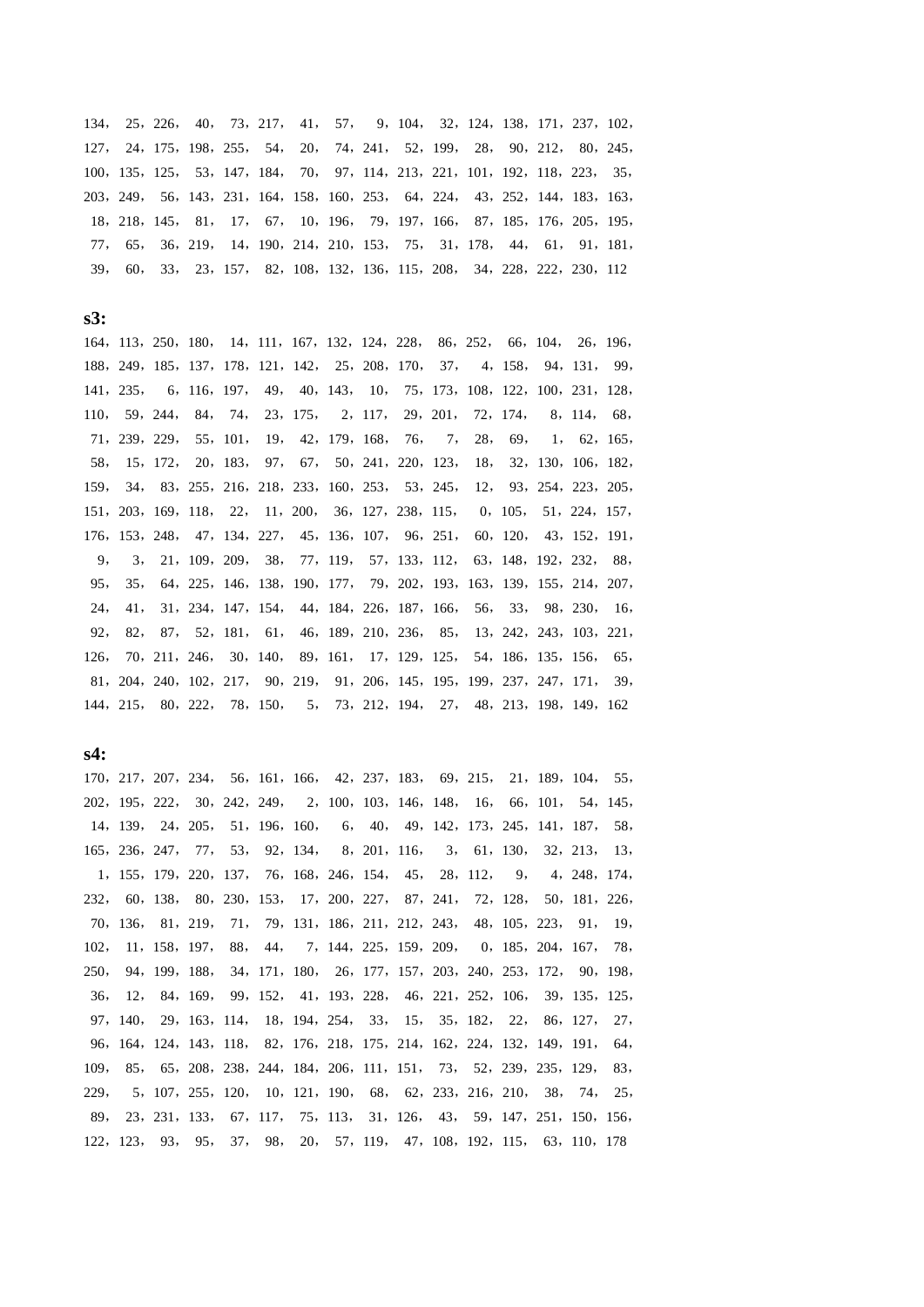, 67, 27,143,224,190,162,168,147,230, 9,123, 84,206,189,220, , 43, 95,120,239,195, 8,141,129,114,106, 64, 21,137,216,126, , 22, 96, 19,204, 55,186, 24,160,196, 2,142,243, 14,214,232, ,151,251, 41,212,109, 34, 32, 3,205, 12,244, 50,128,115, 52, , 86,246, 87, 30, 45,154,255, 82,180,112,221, 36, 16,199,130, ,240, 18, 93,191, 94, 68, 7,171, 65,227, 61, 58,200,238,175, , 26, 89, 75, 1, 33, 54,210,107,119,235,192,185, 91,113, 76, , 44, 66, 51,125,176, 28,122,163, 70, 99, 0,222, 23,166, 37, ,101, 59,202,136,150,234,104,254, 78, 11,231,211,138,117, 63, , 48, 77,158,145, 90,164, 35,183,184, 83,215,181,156, 38,233, , 10,116,182,213, 72, 47,223,132, 60,140,226, 88, 69,225,108, ,170,237, 6,197, 85,250, 79,134,127,178,167, 42,110,198, 29, , 73, 25,103,159,247,218, 31,161,102, 57,208,155,139, 62, 81, , 20,177,219,253, 40,249,194, 13,248,131, 71,111,152, 53,100, , 92,187, 46, 17,201, 49,217,124,229,172,236,118,203, 98, 74, ,241,105, 97,148,149, 80,228,193,188,173, 39,209,252,165,242

**s6:** 

,145,224, 61, 59, 44, 10, 12, 38,170, 23,153,166,245, 16, 84, , 33,148,144,181,216,108, 70,236, 47, 75, 64, 56,184,102, 11, , 25,195, 41,127,173,130, 17,171,185,240, 88, 29, 69,128, 72, ,158, 83,211,137,229, 22,155, 6, 21,225, 19,135,121,116,207, ,221,203,104,210,125,179,160, 7,209,228, 36,244,189,150,197, ,233,254, 91,141,241,175, 37,212,133, 98,107, 31,134,247, 40, , 43,139,253,208,164,180,114, 4,106,101,117, 60, 52, 15, 45, , 26,249,222, 82,192,132, 39, 54,103,214,162, 28,177,143, 76, , 80, 35,239,252,157,167,250,193,165,140,146, 58,119, 24,120, , 8,105,109, 51,219,169, 92, 0,201,110, 30,213, 94,174, 97, , 96,172,123,232,147,168, 74,138,218, 85, 48, 5,223, 14,198, ,196, 86,111, 99,237, 18,122,230,129, 32,176, 73,188,200, 20, , 63, 53,142, 90, 79, 77,205, 27, 1, 95,149, 9, 93,100, 42, ,231,251,131,246, 49,183,199, 89,238,194,242,215,235,118,204, , 57,227,206,115, 3,178,161, 78, 62, 87, 13,124,202,191,220, , 2,154, 65,248,112,226,255, 34,190, 68,187,234, 81,182,126

**s7:** 

,180, 59,238,174,215, 79,126,222,228,145,187, 92, 7,144,203, , 47,138,193,246,183,130,102,156, 70,148, 57, 78,244,134, 43, ,209,216,219,188,205, 46, 63,160, 44, 32,140,253,168, 15, 95, , 68,223,234,106,117, 94,118,231,241,176,236, 81, 20, 60,157, , 30, 28,178,151,185,245, 76,207, 86,128, 35,251, 23,227,116, ,198, 13,225, 25, 71,112,190,161,199, 85, 87,255,213,165, 45, , 90,124,147,177,220, 55,129, 53, 1,155,194,189, 84,169,152,

**s5:**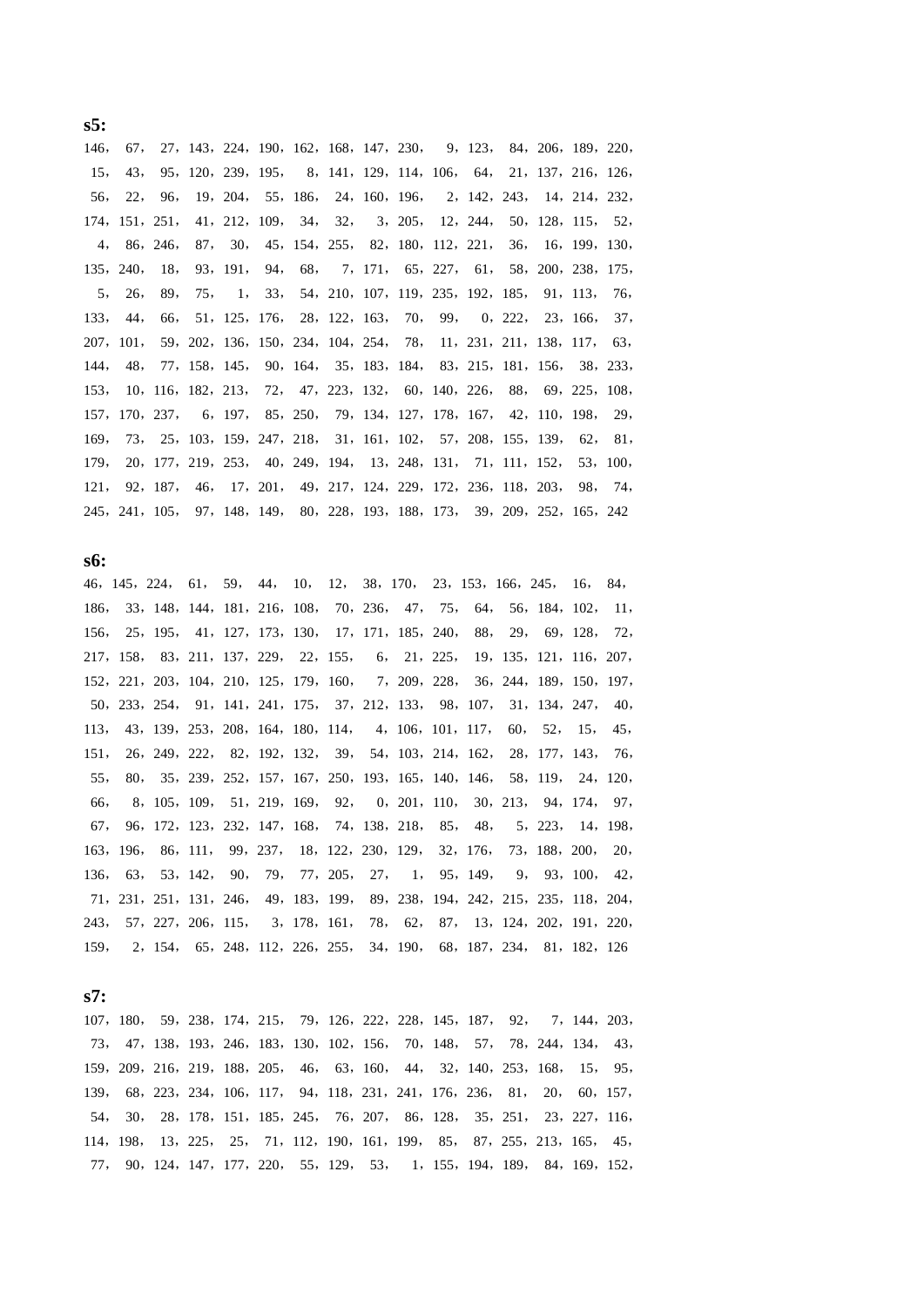, 93,210,250,158, 4,111,133,150, 42,243,153,218, 97,197,121, ,184,119,191,146, 89, 10,221,226,143, 21,136,103,206, 65,224, ,131,122,115,104, 9,142,163,171,149,127,123,214,154, 40, 2, ,196,125,254,162, 18,120, 6, 5,240,192, 56, 69, 66,170, 29, , 58,113, 64, 26, 22,109,201, 99, 41, 82,211,105, 27,182,181, ,229, 24,164,195, 75, 67, 98, 36,242, 38, 62,252,212, 14, 50, , 88,202, 37, 3,100,137, 8,179, 34,217,172,237, 72,166,175, ,232,230, 31, 80,108,135,101, 48, 16,173,186,141, 83,239, 17, , 51,249,247,167, 52, 39, 91,200,233,110, 74, 12,208, 61, 0

**s8:** 

,176, 88, 90, 79,174, 72, 10, 6,122, 89,185,142, 91,131, 20, ,126, 15,205, 52, 73,158,145,212,236,110, 57,213,217, 68,181, ,133,239,100, 25,172, 16,252,156,129,180,231,128,248,152, 78, ,247,207, 33, 26,144, 45,204, 55,111, 2,228, 94,195,138, 0, , 22,251,136,121, 77,139,115, 92,160,201,171,155,101,103,170, ,242, 64,235,215, 56, 83, 99,187, 42, 23,150, 40,183,234,157, ,203,216,148,229, 3,179, 13,125, 21,226, 5, 31,132,230, 7, , 93,140,193,112,153,249,123,134, 1,253,189, 65,227,177,199, , 86,240, 49, 32, 75,197,218, 50,167, 11, 39, 59,135,238,141, ,211,147,104,209,245,161,151, 96,102,137, 61, 9, 12, 70, 38, ,106, 35, 53, 19, 17,210,237,127,120, 29, 84, 4, 24, 34, 37, , 67,159,188,198,225,202,130,224,109, 97,244, 43, 81,107, 60, ,114,219,146, 28,105,184,255, 47, 69,117,143, 85,191,119,118, , 27,175,173,223, 80,124,164, 44,182,168, 46,196,222,254,149, , 71,163,200,165, 66, 76,243, 8,162, 14, 98,221, 82, 51,192, ,214, 62, 63,116,166,233,108, 87, 74,190,169,113,194,154, 18

**s9:** 

,198, 4,106, 68, 66,149,232,118,234, 34,242,141, 73, 91,128, , 59,254,112, 87,161,180,214,213, 89, 54,147, 22,110,179, 41, ,139,205,182,196,190,210, 58, 3, 72,229, 94, 67,116, 52, 39, ,208,107,244,157,223,119, 9,243, 99,113, 93,148, 7,177,150, ,195,100, 6,250,165,228,114,216,171,145,108, 2,194,226,175, ,206,219, 40, 17, 86, 55,236, 32,156,146, 97, 21,122,251, 70, , 84, 37, 20, 16, 12, 92,239,222,142,143, 77,224,129, 50, 69, ,238,199,178,130,144,227,120,162, 80, 42,240, 71,197,245,174, , 28,255,103,211,140, 18, 49,252,136,127, 64,126,247,235,217, ,166, 48,189,105,123,221, 57,246, 53,172, 47, 60, 14, 45,176, ,202,104,117,241, 62,169, 44,193,230, 36,121,102,218, 79, 25, ,201, 51,135, 15, 65,186, 0,233, 74,133,137,155,207, 30, 43, , 75, 1,151,163,187, 78, 98, 10, 23,152,204, 96, 56,209, 95, ,249, 31,154,115,212, 46,191, 29,203,183,253, 61,109, 85, 11, , 26,248,164,134, 88,158, 5, 24,215,237,231,185, 81, 27,220,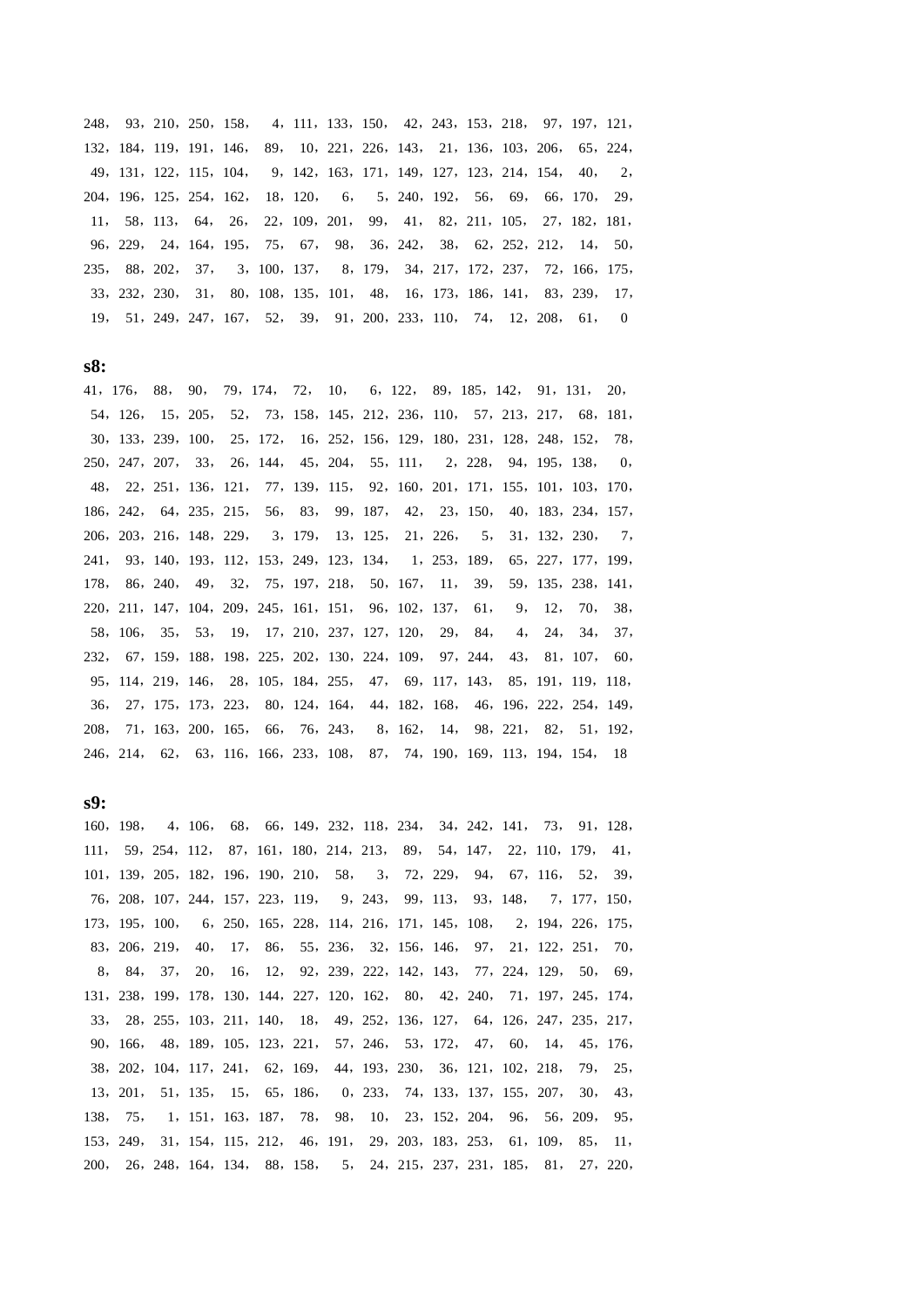167,181,225, 82,170,132,192, 35,184, 63, 19,188,168,125,124,159

#### **Appendix2:**



Figure 8: the structure of evolutionary algorithm[meng]

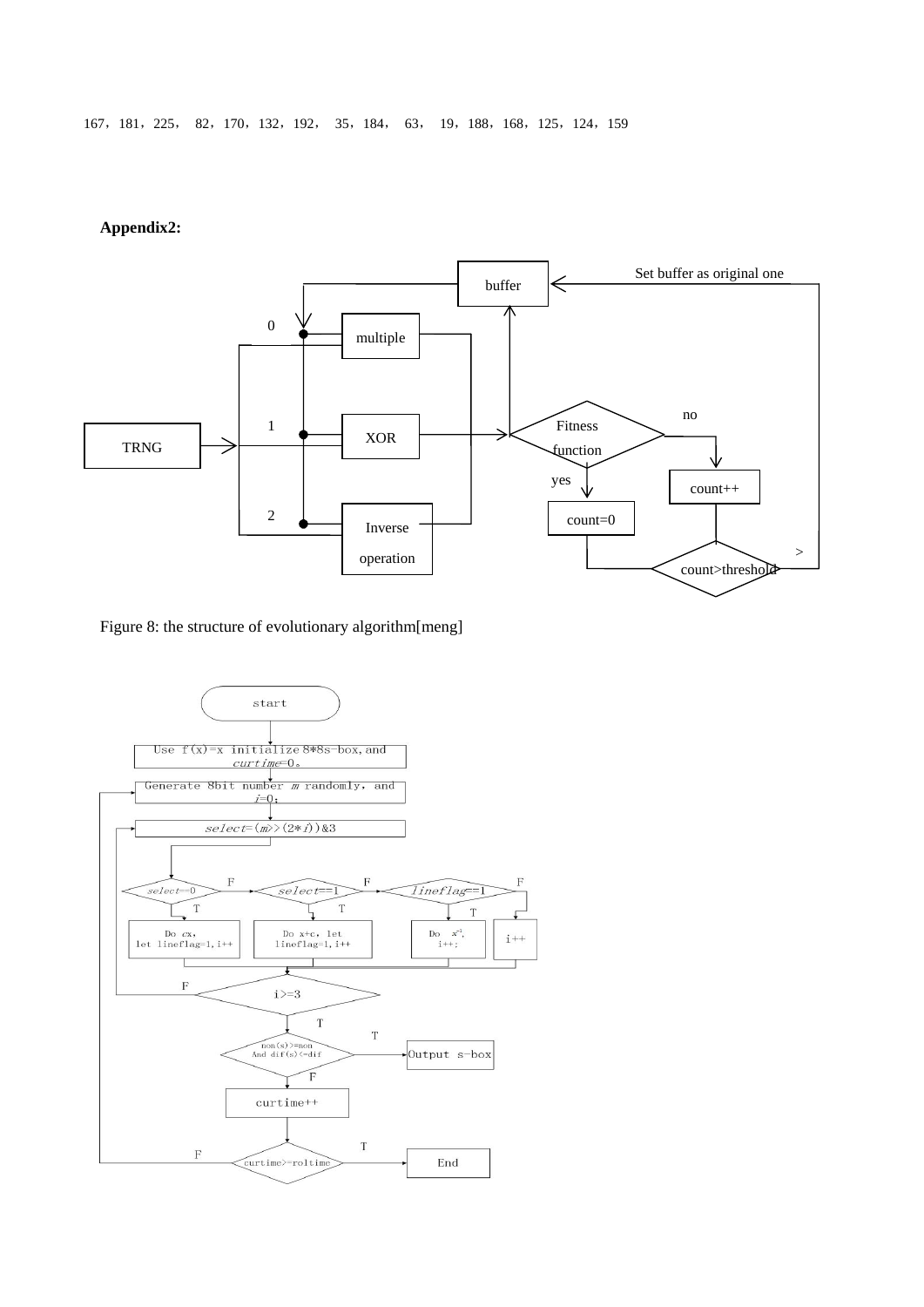Fugure 9: The flowchart of the algorithm

#### **Reference:**

[1] A. J. Menezes, P. C. Oorschot, S. A. Vanstone. *Handbood of applied cryptography*(5<sup>th</sup> edition). CRC Press, 2001.

[2] Paul Kocher, Joshua Ja e, and Benjamin Jun. Differential Power Analysis. Michael Wiener (Ed.): CRYPTO'99, LNCS 1666, pp. 388-397, 1999

[3] E. Biham and A. Shamir, Di\_erential Cryptanalysis of the Data Encryption Stan-dard, Springer-Verlag, 1993.

[4] M. Matsui, \The First Experimental Cryptanalysis of the Data Encryption Stan-

dard," Advances in Cryptology: Proceedings of CRYPTO '94, Springer-Verlag, Au-

gust 1994, pp. 1-11.

[5] http://en.wikipedia.org/wiki/Side-channel\_attack

[6] E. Trichina, D.D. Seta, L. Germani. Simplified Adaptive Multiplicative Masking for AES

CHES 2002, LNCS 2523, pp.187-197, 2003.

[7] Tiri K, Hwang D, Hodjat A, et a1. AES—based cryptographic and biometric security coprocessor IC in 0.18

IIm CMOS resistant to side channel power analysis attacks[J]. IEEE Journal of Solid—State Circuits(JSSC),

April, 2006, 41(4): 781—792.

[8] Nele Mentens, Benedikt Gierlichs, and Ingrid Verbauwhede, Power and Fault Analysis Resistance

in Hardware through Dynamic Reconfiguration, E. Oswald and P. Rohatgi (Eds.): CHES 2008, LNCS 5154, pp.

346–362, 2008.

[9] Yang S, Wolf W, Vijaykrishnan N, et a1. Power attack resistant cryptosystem design: a dynamic voltage and frequency switching approach[c]. Proc. Of Design, Automation and Test in Europe (DATE 2005), Munich, Germany, 2005. 64-69.

[10] Zhang Huan-Guo et al, Research on Evolutionary Cryptosystems and Evolutionary DES, CHINESE JOURNAL OF COMPUTERS 2003 Vol.26 No.12 P.1678-1684.

[11] Min Yang, Qingshu Meng, Huanguo Zhang, Evolutionary Design of Trace Form Bent Function. Available [http://eprint.iacr.org](http://eprint.iacr.org/). 2005/332.

[12] Qingshu Meng, Min Yang, Huanguo Zhang, Yuzhen Liu, Analysis of Affinely Equivalent Boolean Functions. The First Workshop on Boolean Functions and Application on Cryptography, De Rouen press, France, also available at [http://eprint.iacr.org,](http://eprint.iacr.org/) 2005/025.

[13] Zhangyi Wang, Huanguo Zhang, Qingshu Meng, Differential Cryptanalysis of Hash Functions Based on Evolutionary Computing, ISICA 2007.

[14] Messerges T S, Dabbish E A, Sloan R H. Investigations of power analysis attacks on smartcards [C]. Usenix